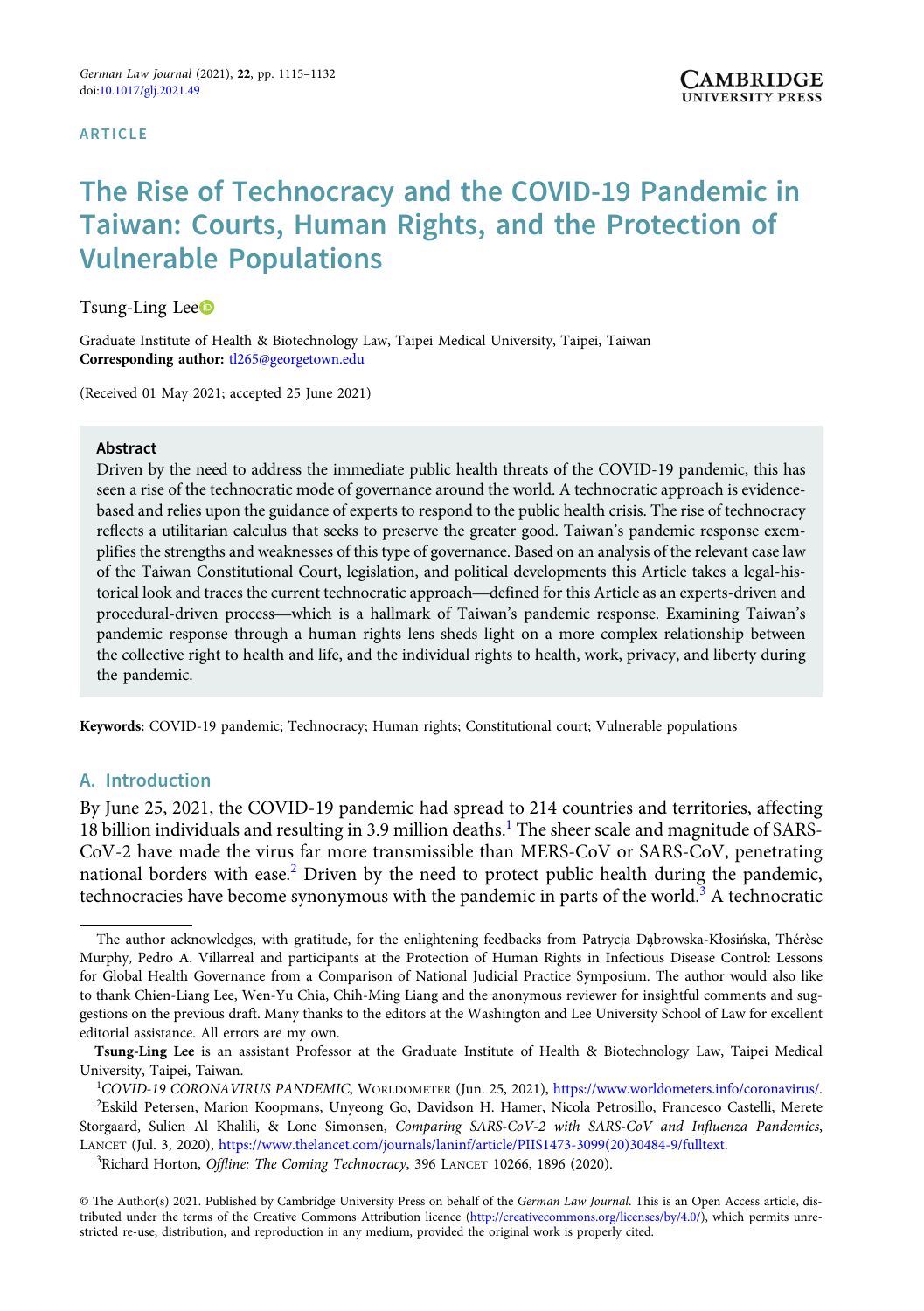approach is evidence-based and relies upon the guidance of experts to respond to the public health crisis. The rise of technocracy reflects a utilitarian calculus that seeks to preserve the greater good. In many ways, the pandemic and a technocratic government make natural bedfellows. Yet, as approach is evidence-based and relies upon the guidance of experts to respond to the public health<br>crisis. The rise of technocracy reflects a utilitarian calculus that seeks to preserve the greater good.<br>In many ways, the approach is evidence-based and renes upon the guidance of experts to respond to the public heatth<br>crisis. The rise of technocracy reflects a utilitarian calculus that seeks to preserve the greater good.<br>In many ways, the p tension exists between public health and individual human rights.

Taiwan, a self-governing island nation with a population of 23.5 million, was initially predicted to be one of the worst-hit countries. However, the country has managed the pandemic surprisingly well during the first year. Taiwan's relative success in containing the pandemic is attributed to various factors;<sup>4</sup> one major factor is its centralized response. Yet in late April, the following year, a cascade of missteps resulted in the worst outbreak the country had seen since the start of the particular to be one of the worst-filt countries. However, the country has managed the pandemic surprisingly<br>well during the first year. Taiwan's relative success in containing the pandemic is attributed to<br>various factors wen during the first year. Taiwan's relative success in containing the pandemic is attributed to<br>various factors;<sup>4</sup> one major factor is its centralized response. Yet in late April, the following year,<br>a cascade of misstep infused with utilitarian overtone, characterized as a technocratic response to the pandemic. As of June 25, Taiwan has 14,465 cases and 610 deaths.<sup>5</sup>

Based on an analysis of the relevant case law of the Taiwan Constitutional Court, legislation, and political developments this Article takes a legal-historical look and traces the current technnused with utilitarian overtone, characterized as a technocratic response to the pandemic. As<br>of June 25, Taiwan has 14,465 cases and 610 deaths.<sup>5</sup><br>Based on an analysis of the relevant case law of the Taiwan Constitution which is a hallmark of Taiwan's pandemic response. Examining Taiwan's pandemic response through a human rights lens sheds light on a more complex relationship between the collective right to health and life, and the individual rights to health, work, privacy, and liberty during the pandemic. Like elsewhere, the government is granted exceptional power during the pandemic as it plays an essential role in mitigating the public health crisis. International human rights law also recognizes the necessity for states to limit human rights in times of public health crisis to protect collective interests. This extraordinary power has seen the government acting proactively and responsively, which largely fulfilled the obligation to protect the right to life during the first sixteen months of the pandemic.

A close examination of Taiwan's pandemic response reveals that there are clear instances where human rights and a technocratic approach are mutually reinforcing. Given that a technocratic approach concerns the protection of public health, the approach moves the public discourse away from an individualist framing of rights and carves out space for solidarity through institutionalizing processes that shape a shared identity. A technocratic approach is arguably better at promoting a positive vision of human rights, where governments play a proactive role in mitigating the pandemic. Accordingly, as the analysis shows, a technocratic approach places central importance upon preserving the right to life and health, which essentially maintains the normality of life during the first year of the pandemic. Thus, from a human rights perspective, a technocratic approach as a pandemic response is not necessarily a bad thing; it might be desirable insofar as protecting the right to life and health is concerned. For instance, as this Article shows, through the exceptional power granted to the Taiwanese government, the government was able to establish a national mask rationing scheme in Taiwan. The wide availability of masks thereby protects the right to life and health by significantly reducing community transmission.

However, a technocratic government is also a crisis government designed to address imminent public health challenges. As such, a technocratic government tends to perceive the population as monolithic. Moreover, as a technocratic approach prioritizes the right to life and health above

<sup>4</sup> See, e.g., Jennifer Summers, Hao-Yuan Cheng, Hsien-Ho Lin, Lucy Telfar Barnard, Amanda Kvalsvig, Nick Wilson, & Michael G. Baker, Potential Lessons from the Taiwan and New Zealand Health Responses to the COVID-19 Pandemic, 4 LANCET REG'L HEALTH: WESTERN PAC. 100044 (2020); Tsung-Ling Lee, Legal Preparedness as Part of COVID-19 Response: The First 100 Days in Taiwan, BMJ GLOBAL (May 2020).

<sup>5</sup> CECC Confirms 76 Indigenous COVID-19 Cases, TAIWAN CENTERS FOR DISEASE CONTROL (Jun. 25, 2021), [https://www.](https://www.cdc.gov.tw/En/Bulletin/Detail/E-ASDE_r5SRl_0Mk4wA5xw?typeid=158) [cdc.gov.tw/En/Bulletin/Detail/E-ASDE\\_r5SRl\\_0Mk4wA5xw?typeid](https://www.cdc.gov.tw/En/Bulletin/Detail/E-ASDE_r5SRl_0Mk4wA5xw?typeid=158)=[158.](https://www.cdc.gov.tw/En/Bulletin/Detail/E-ASDE_r5SRl_0Mk4wA5xw?typeid=158)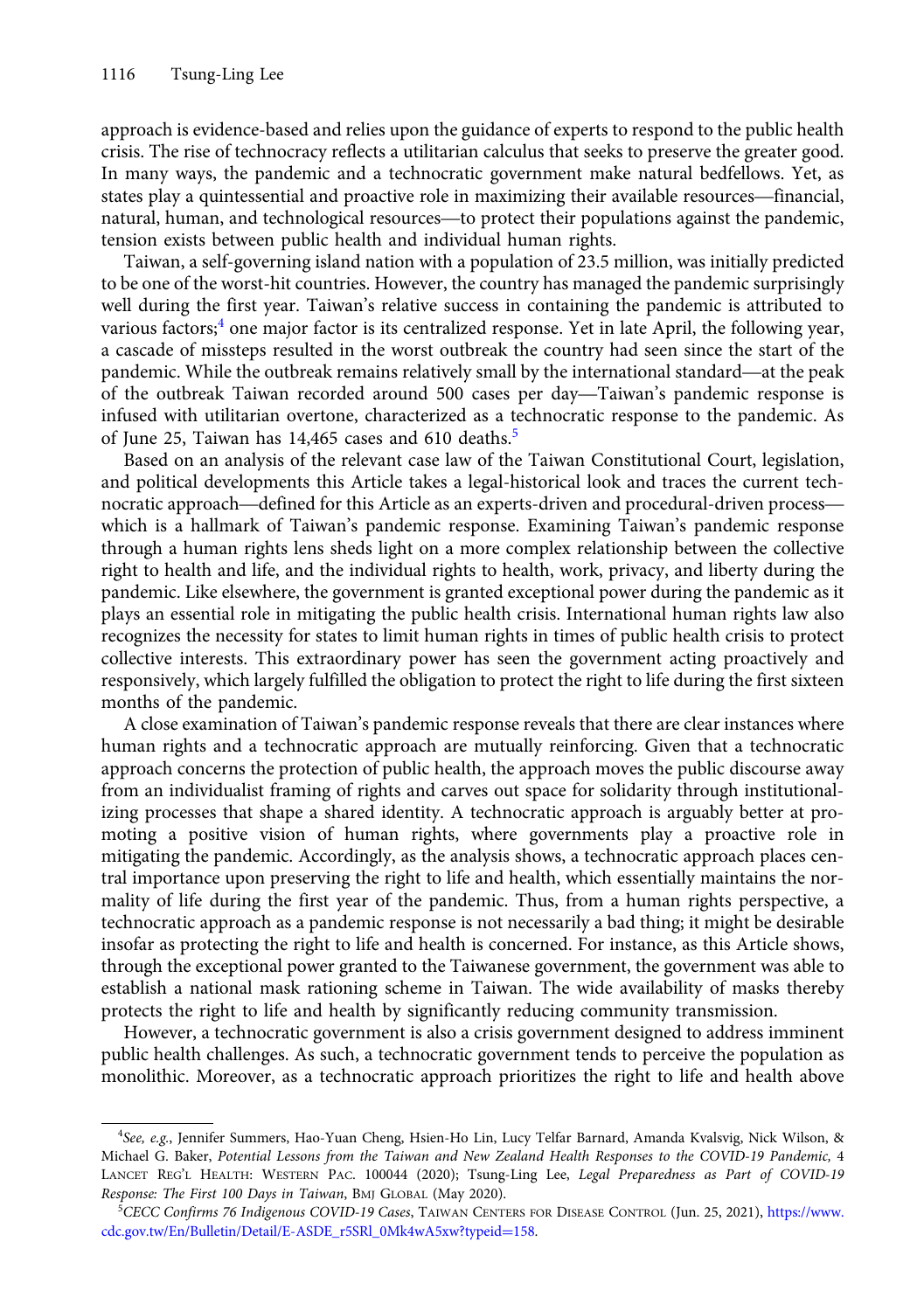other human rights, it is underpinned by a heavy utilitarian undertone. Viewing the pandemic through a utilitarian lens neglects the fact that the pandemic has a disparate impact on different population groups. This Article, therefore, demonstrates there remains a critical need to consider the population-level impacts of the pandemic on vulnerable populations. Accordingly, this Article argues that the technocratic response needs to be more fully anchored in human rights. Specifically, this Article highlights how international human rights law provides a useful lens to explore various forms of vulnerabilities exposed by structural inequality and demonstrates how the principles of human rights can guide a technocratic response during pandemics. As the pandemic is more than a public health crisis, a technocracy can neglect the fact that the pandemic is also a human crisis. Consequently, in the second year, when the first major local outbreak to explore various forms of vulnerabilities exposed by structural mequality and demonstrates<br>how the principles of human rights can guide a technocratic response during pandemics. As<br>the pandemic is more than a public heal mow the principles of human rights can guide a technocratic response during  $\mu$  the pandemic is more than a public health crisis, a technocracy can neglect the fact demic is also a human crisis. Consequently, in the secon

While the analysis is specific to Taiwan, this Article aims to extrapolate general lessons insofar as the language of human rights holds universality. Integrating a human rights perspective into a pandemic response can be challenging, particularly as collective and individual interests collide. While the analysis is specific to Taiwan, this Article aims to extrapolate general lessons insofar<br>as the language of human rights holds universality. Integrating a human rights perspective into a<br>pandemic response can be While not all human rights are absolute during the pandemic, human rights principles—necessity, legality, proportionality—help clarify the scope and duration of public power during the pandemic. Further, as international human rights law is part of Taiwan's legal order, human rights norms help address the concern of an unwarranted, broad public authority under the guise of public health by giving clarity and specificity to the use of exceptional power. Likewise, ensuring COVID measures are subject to parliamentary and judicial oversights remains central in maintaining the moral and legal legitimacy of the technocracy during the pandemic.

Focusing on Taiwan as a case study, this Article first describes the Constitutional jurisprudence where the Constitutional Court upheld the constitutionality of a compulsory quarantine order during the 2003 SARS outbreak, shaping subsequent judicial practices and the legal landscape. Second, this Article provides an overview of the laws and governance structure of technocracy in Taiwan. Third, this Article asks if, and how, the technocracy stands in tension or conformity where the Constitutional Court upheid the constitutionality of a compulsory quarantine order<br>during the 2003 SARS outbreak, shaping subsequent judicial practices and the legal landscape.<br>Second, this Article provides an ov during the 2005 SAKS outbreak, shaping subsequent judicial practices and the legal landscape.<br>Second, this Article provides an overview of the laws and governance structure of technocracy<br>in Taiwan. Third, this Article ask Social, and Cultural Rights (ICESCR)<sup>6</sup> and the International Covenant on Civil and Political Rights  $(IPPCR)$ ,<sup>7</sup> this Article presents a more complex, nuanced picture of the roles of government and the judiciary during the pandemic.

# B. Health and Human Rights in the Constitutional Jurisprudence: The SARS **Experience**

## I. Human Rights and the Constitutional Court

To understand the human rights implications arising from the current technocratic approach, I first turn to the 2003 SARS outbreak where controversies stemming from public health measures prompted the Constitutional Court to step-in and clarify the scope of constitutional rights in times of a public health crisis. In Taiwan, two intertwined factors underpinned the rise of a technocratic response during the COVID-19 pandemic: The devastation of the 2003 SARS outbreak and the affirmation of the Constitutional Court in limiting liberty during public health emergencies. These two elements laid the groundwork for a technocratic response in Taiwan—with a mixed result so far.

<sup>6</sup> International Covenant on Economic, Social and Cultural Rights (ICESCR), Dec. 16, 1966, 993 U.N.T.S. 3, [https://www.](https://www.refworld.org/docid/3ae6b36c0.html) [refworld.org/docid/3ae6b36c0.html.](https://www.refworld.org/docid/3ae6b36c0.html)

<sup>7</sup> International Covenant on Civil and Political Rights (IPPCR), Dec. 16, 1966, 999 U.N.T.S. 171, [https://www.refworld.org/](https://www.refworld.org/docid/3ae6b3aa0.html) [docid/3ae6b3aa0.html.](https://www.refworld.org/docid/3ae6b3aa0.html)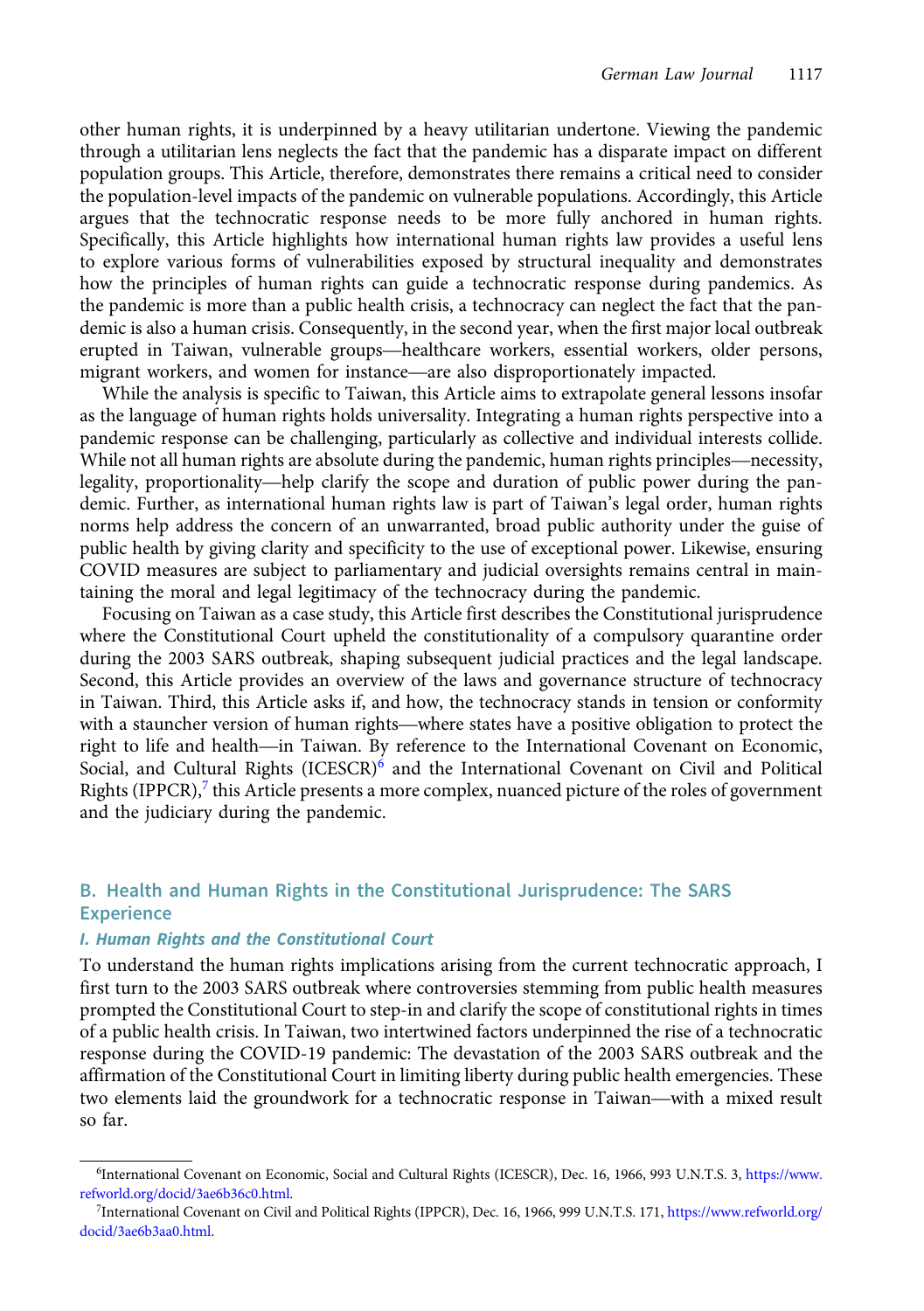The Constitution Court, also known as the Council of Grand Justices, is responsible for interpreting the Constitution of Taiwan and is charged with unifying interpretations of the law.<sup>8</sup> The Constitutional Court consists of fifteen justices<sup>9</sup> where appointments consist of an eight-year term. Justices are drawn from six different professional backgrounds: (1) Supreme Court judges; (2) public prosecutors with outstanding performance; (3) practicing lawyers with distinguished legal careers as members of the Legislative Yuan; (4) distinguished professors; (5) judges from international courts or other public law specialists; and (6) individuals with distinguished legal and political careers.<sup>10</sup>

The Constitutional Court has jurisdiction over: (1) The constitutionality of laws and constitutional complaints; (2) disputes over constitutional organs; (3) impeachment of the President and the Vice President; (4) dissolution of unconstitutional political parties; (5) local self-government; and  $(6)$  uniform interpretation of statutes and regulations.<sup>11</sup> When the Constitutional Court reviews a case, the Court examines the constitutionality of a law separate from the case that gave rise to the petition for an interpretation. The rulings are consecutively numbered and are available on the Judicial Tuan's website.<sup>12</sup> The Taiwanese Constitution—with Taiwan known formally as the Republic of China—was<br>The Taiwanese Constitution—with Taiwan known formally as the Republic of China—was<br>The Taiwanese Constitution—with Taiwan known formally as

enacted on December 25, 1946 and implemented on December 25, 1947.<sup>13</sup> Between 1949– 1987, many of the constitutional rights of the people were suspended because of the then-authoritarian regime. After 1987, the Bill of Rights Chapter in the Constitution facilitated Taiwan's democratization process and enhanced human rights protection; from 1991 to 2005, the Constitution underwent several amendments. The Constitution contains 175 articles that are spread across 14 chapters and enshrine the common aspiration to a fair and just society.<sup>14</sup> Pertinent to the discussion is Chapter II, the Bill of Rights Chapter, which provides a list of fundamental rights ranging from civil to political, social, and economic rights.<sup>15</sup> Article 22 provides all other freedoms and rights that are not detrimental to social order which are provided for under the Constitution. Article 23 is the limiting clause which provides that "all the freedoms and rights enumerated in the preceding articles shall not be restricted by law except when as may be necessary to prevent infringement upon the freedoms of other persons, to avert an imminent crisis, to maintain social order or to advance public welfare."<sup>16</sup>

The tension between the exercise of individual liberty and the protection of public health first came to light during the 2003 Severe Acute Respiratory Syndrome (SARS) outbreak, when the government ordered compulsory quarantine of over 1,000 healthcare workers, patients, and their Familian social order or to advance public wellare.<br>
The tension between the exercise of individual liberty and the protection of public health first<br>
came to light during the 2003 Severe Acute Respiratory Syndrome (SARS)

<sup>&</sup>lt;sup>8</sup>For an overview of the procedural and substantive requirements for petitions to the Constitutional Court, please see Margaret K. Lewis & Jerome A. Cohen, How Taiwan's Constitutional Court Reined in Police Power: Lessons for the People's Republic of China, 37 FORDHAM INT'L L.J. 863, 871–72 (2014).

<sup>9</sup> Judicial Yuan Organization Act, art. 3, (JUDICIAL YUAN), rev'd Jun. 6, 2020, [https://law.moj.gov.tw/ENG/LawClass/LawAll.](https://law.moj.gov.tw/ENG/LawClass/LawAll.aspx?pcode=A0010051) [aspx?pcode](https://law.moj.gov.tw/ENG/LawClass/LawAll.aspx?pcode=A0010051)=[A0010051](https://law.moj.gov.tw/ENG/LawClass/LawAll.aspx?pcode=A0010051) (Taiwan).

 $^{10}Id.$  at art. 4

<sup>11</sup>Constitutional Court Procedure Act (JUDICIAL YUAN), rev'd Jan. 4, 2019, [https://law.moj.gov.tw/ENG/LawClass/LawAll.](https://law.moj.gov.tw/ENG/LawClass/LawAll.aspx?pcode=A0030159) [aspx?pcode](https://law.moj.gov.tw/ENG/LawClass/LawAll.aspx?pcode=A0030159)=[A0030159](https://law.moj.gov.tw/ENG/LawClass/LawAll.aspx?pcode=A0030159) (Taiwan).

<sup>&</sup>lt;sup>12</sup>Interpretations, CONST. CT. INTERP., JUDICIAL YUAN, R.O.C. <https://cons.judicial.gov.tw/jcc/zh-tw/jep03>.

<sup>&</sup>lt;sup>13</sup>Chang-fa Lo, The Approach of Introducing International Human Rights Treaties into the Interpretation of Constitutional Provisions in Taiwan, in TAIWAN AND INTERNATIONAL HUMAN RIGHTS 275 (Jerome Cohen, William Alford & Chang-fa Lo eds., 2019).

<sup>&</sup>lt;sup>14</sup>For an overview on the Constitution, please see Lewis & Cohen, supra, note 8.

<sup>&</sup>lt;sup>15</sup>For instance, equal protection and personal freedom are guaranteed. Equal protection is provided by Article 7, individual liberty is provided by Article 8, freedom of speech is provided by Article 11, the right to privacy is guaranteed by Article 12, freedom of assembly is protected by Article 14, the right to work is provided by Article 15, the right to justice is protected by Article 16, the right to election is protected by Article 17, the right to holding public offices is provided in Article 18, and the right to education is guaranteed in Article 21.

<sup>&</sup>lt;sup>16</sup>MINGUO XIANFA art. 23 (1947) (Taiwan), [https://law.moj.gov.tw/ENG/LawClass/LawAll.aspx?pcode](https://law.moj.gov.tw/ENG/LawClass/LawAll.aspx?pcode=A0000001)=[A0000001](https://law.moj.gov.tw/ENG/LawClass/LawAll.aspx?pcode=A0000001).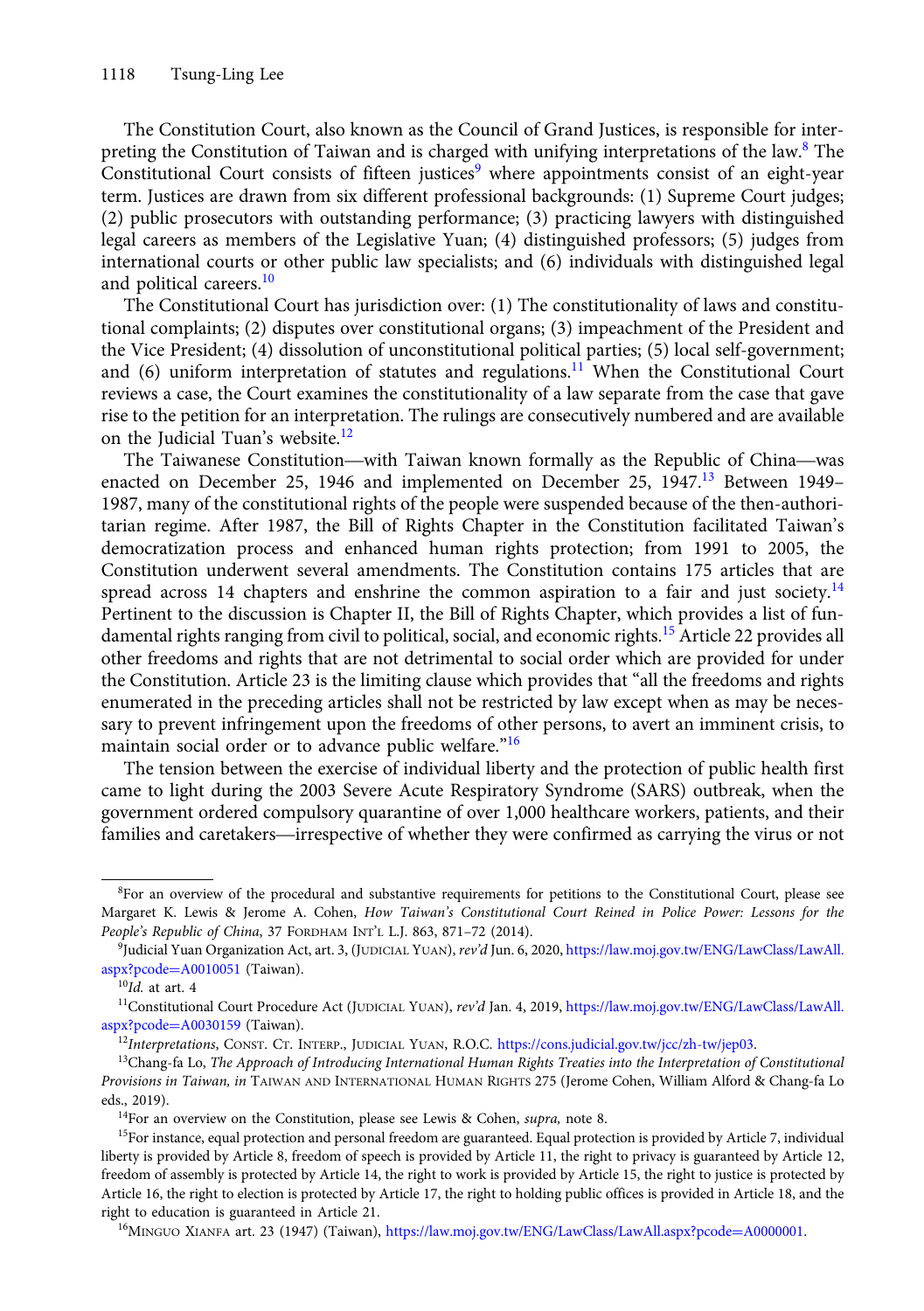after a suspected cluster of infection emerged in a municipal hospital, Heping Hospital, located in the city of Taipei.<sup>17</sup> Off-duty medical doctors and nurses were recalled back to the hospital to quarantine with individuals who had confirmed diagnoses for two weeks. Public panic ensued after the Taipei City government made the decision abruptly. The media's portrayal of the situation further fueled collective anxieties, stigmatizing medical staff at the municipal hospital. Refusals to obey the city government's order were publicly shunned. The decision to quarantine healthy individuals along with those who had confirmed infections infused panic, helplessness, and desperation inside the hospital.<sup>18</sup> Quarantined individuals hung banners begging for help from the windows of the hospital that was under lock down. The government's failure to provide protective equipment or to issue any clear guidelines for quarantine, fueled desperation within the heatiny individuals along with those who had committed intections infused pante, helplessness,<br>and desperation inside the hospital.<sup>18</sup> Quarantined individuals hung banners begging for help<br>from the windows of the hospital and desperation inside the nospital. Cuarantined marviduals hung banners begging for help<br>from the windows of the hospital that was under lock down. The government's failure to provide<br>protective equipment or to issue any sation. Dr. Chou's open defiance was portrayed as disobedience, and he was dubbed as the doctor "who ran away" from his social responsibility. Although Dr. Chou finally succumbed to social pressure and returned to the hospital for quarantine, the city government fined Dr. Chou for insubordination, suspended his medical license for three months, and dismissed him from the hospital.<sup>20</sup> This was despite the fact that the erroneous quarantine policy resulted in cross-infection of fifty-seven medical workers and seven deaths, and among patients, ninety-seven were infected, resulting in twenty-four deaths.<sup>21</sup> Strikingly, during the impeachment trial conducted after the incident and the subsequent court cases concerning hospital mismanagement and potential misconduct of the city government, no one was found guilty. $22$ 

Dr. Chou then spent seven years appealing his case<sup>23</sup> and when the Constitutional Court finally took the case, the interpretation had an unquestionable tone of utilitarianism—which implicitly affirmed that during an infectious disease outbreak, individual liberty must yield to public interest and that the state can impose a quarantine if procedural requirements are met.<sup>24</sup> In Judicial Yuan Interpretation No. 690, the Constitutional Court affirms the necessity of compulsory quarantine as a public health measure to prevent the spread of infectious diseases.<sup>25</sup> While the Constitutional

<sup>&</sup>lt;sup>17</sup>Han Cheung, Taiwan in Time: Remembering the SARS lockdown, TAIPEI TIMES (Apr. 19, 2020), [https://www.taipeitimes.](https://www.taipeitimes.com/News/feat/archives/2020/04/19/2003734881) [com/News/feat/archives/2020/04/19/2003734881](https://www.taipeitimes.com/News/feat/archives/2020/04/19/2003734881).

<sup>18</sup>Melody Chen, A View From Inside: Life Under Quarantine, TAIPEI TIMES (May 6, 2003), [https://www.taipeitimes.com/](https://www.taipeitimes.com/News/taiwan/archives/2003/05/06/0000204853) [News/taiwan/archives/2003/05/06/0000204853](https://www.taipeitimes.com/News/taiwan/archives/2003/05/06/0000204853). See, e.g., Chang Tze-wu, The SARS Doctors: How Three Doctors Survived Taiwan's Worst Quarantine, TAIWAN GAZETTE (Jun. 28, 2020), [https://www.taiwangazette.org/news/2020/6/28/the-sars](https://www.taiwangazette.org/news/2020/6/28/the-sars-doctors-how-three-doctors-survived-taiwans-worst-quarantine)[doctors-how-three-doctors-survived-taiwans-worst-quarantine](https://www.taiwangazette.org/news/2020/6/28/the-sars-doctors-how-three-doctors-survived-taiwans-worst-quarantine) (reporting that one individual committed suicide during the hospital quarantine).

<sup>19</sup>Investigation Report 093, Financial Adjustment 0031, CONTROL YUAN REPORT (Feb. 07, 2018), [https://www.cy.gov.tw/](https://www.cy.gov.tw/CyBsBoxContent.aspx?s=66) [CyBsBoxContent.aspx?s](https://www.cy.gov.tw/CyBsBoxContent.aspx?s=66)=[66](https://www.cy.gov.tw/CyBsBoxContent.aspx?s=66) (Taiwan).

 $^{20}$ ("A public servant is subject to punitive dismissal when he or she ... violates major government orders, or seriously harms the credibility of the government, with definite evidence."). See also Physicians Act, art. 25(I)(4) ("A physician guilty of any of the following conditions shall be disciplined by the Medical Association or the competent authority: ::: violating medical ethics in his or her professional practice.").

<sup>&</sup>lt;sup>21</sup>After the SARS Incident on  $4/24$ , the 17th Anniversary of the Closure of Heping Hospital, PTS TAIWAN (Apr. 24, 2020), <https://news.pts.org.tw/article/476077>.

<sup>&</sup>lt;sup>22</sup>In addition to the impeachment trial, an individual at the senior level of Heping Hospital was charged with mismanaged of the hospital outbreak and was found not guilty. See CONTROL YUAN REPORT, supra note 19.

 $23Dr$ . Chou has also volunteered to return to the frontline during the Covid pandemic from retirement. In an effort to restore his reputation, Dr. Chou has appealed to the National Human Rights Commission this year, which is housed under the Control Yuan (Ombudsman) responsible for investigating human rights complaints. As the National Human Rights Commission is a newly established public institution, it remains to be seen how the Commission will deal with Dr. Chou's case.

 $24$ Specifically, the Constitutional Court examined the compulsory quarantine order through the principles of legal clarity and proportionality, and whether the order is in violation of Article 8 of the Constitution concerning individual liberty.

<sup>25</sup>Interpretation No. 690, CONST. CT. INTERP., JUDICIAL YUAN, R.O.C., para. 6, [https://cons.judicial.gov.tw/jcc/en-us/jep03/](https://cons.judicial.gov.tw/jcc/en-us/jep03/show?expno=690https://cons.judicial.gov.tw/jcc/en-us/jep03/show?expno=708) [show?expno](https://cons.judicial.gov.tw/jcc/en-us/jep03/show?expno=690https://cons.judicial.gov.tw/jcc/en-us/jep03/show?expno=708)=[690https://cons.judicial.gov.tw/jcc/en-us/jep03/show?expno](https://cons.judicial.gov.tw/jcc/en-us/jep03/show?expno=690https://cons.judicial.gov.tw/jcc/en-us/jep03/show?expno=708)=[708](https://cons.judicial.gov.tw/jcc/en-us/jep03/show?expno=690https://cons.judicial.gov.tw/jcc/en-us/jep03/show?expno=708) (Taiwan).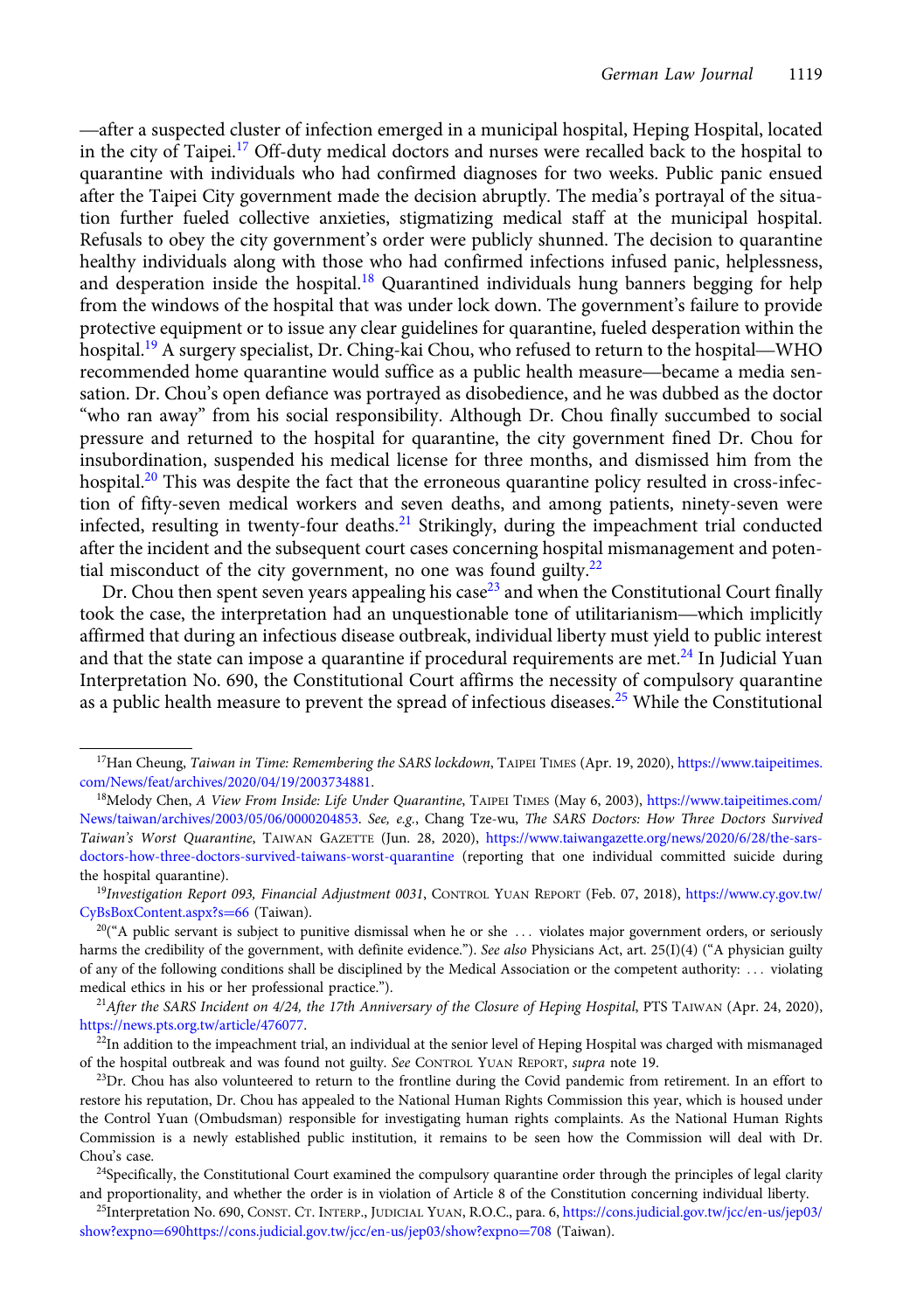Court is reluctant to second-guess public health decisions made during public health emergencies, it recognizes that the deprivation of liberty during public health emergencies is different from a criminal case and that the public health measure would be deemed constitutional if: A legitimate public health goal exists, the restriction of liberty is made based on available scientific evidence, and the measure is appropriate and proportionate to achieve that goal. As such, the Constitutional Court recognized that the affected individuals should be afforded procedural protections during an infectious disease outbreak if subjected to restrictions due to public health. The Constitutional Court instructed the legislature to amend the Communicable Diseases Control Act (CDC Act) in ensuring adequate procedural protection would be afforded to those affected individuals, including setting a clear stipulation, a reasonable period for those who are subjected to mandatory quarantines, and providing monetary compensation to affected individuals and their families.<sup>26</sup>

The Constitutional Court distinguished between the deprivation of liberty during a public health crisis from that of a criminal case, where the latter would be entitled to judicial review by which courts must make a determination within twenty-four hours about the legality of the arrest. Yet, the Constitutional Court was reluctant to recognize that such a right exists in public health emergencies. Instead, the Court affirmed the police power of the administrative branch because of their perceived medical expertise and the urgency that underpins public health emergencies. Although the Court did not affirm that the affected individual would be entitled to judicial review during a public health emergency, human rights advocates argue that the opposite would be contrary to obligations stipulated in international human rights law. Consequently, when the Habeas Corpus Act was adopted in 2014, the Act established a habeas corpus review mechanism which allows affected individuals to petition for a writ of habeas corpus when subjected to a quarantine order. Further, in Judicial Yuan Interpretation no.  $708$ , $^{27}$  the Constitutional Court also recognizes that the habeas corpus protection extends to foreigner nationals, thus keeping in line with the Constitution on equal protection.

In short, the Constitutional Court, through the Judicial Yuan Interpretation no. 690, explicitly acknowledges that some risk-based decision is non-judiciable and that judiciary intervention should be minimal. As such, the Court effectively deferred the decision-making to the executive, which is consistent with the broader international trend where judges are reluctant to rule against experts during public health emergences.<sup>28</sup> Nonetheless, the Constitutional Court also underscores four principles that should guide the CDC Act amendments. In the Constitutional Court's view, a compulsory quarantine measure should be: (1) Of limited duration; (2) provided by due process; (3) subjected to appeal; and that (4) affected individuals are entitled to adequate compensation. Accordingly, when the Legislative Yuan (parliament) promulgated the Special Act for Prevention, Relief, and Revitalization Measures for Severe Pneumonia with Novel Pathogens (Special Covid-19 Act), enacted on February 25, 2020, Article 9 provided a legal basis for compensation for those who are subjected to a compulsory quarantine order.

The concern over the potential misuse and abuse of government power is expressed eloquently by the dissenting Justice Tzong-Li Hsu, who recognizes that political leaders and experts are not immune from abusing their authority. As such, the judiciary should function as to safeguarding potential misuse and abuse of government's power:

Whether or not they are specialists, leaders can abuse their authority. This was certainly a key point that we considered. There are many historical examples of authorities using mental illness as a justification for purging political dissidents.

<sup>&</sup>lt;sup>26</sup>Id. However the CDC Act was not amended accordingly after the issuance of the Interpretation.

<sup>&</sup>lt;sup>27</sup>The Immigration Detention of Foreign Nationals Pending Deportation Case, Interpretation No. 708, CONST. CT. INTERP., JUDICIAL YUAN, R.O.C., para. 3–4 (Feb. 6, 2013), [https://cons.judicial.gov.tw/jcc/en-us/jep03/show?expno](https://cons.judicial.gov.tw/jcc/en-us/jep03/show?expno=708)=[708](https://cons.judicial.gov.tw/jcc/en-us/jep03/show?expno=708) (Taiwan).

<sup>&</sup>lt;sup>28</sup>Thérèse Murphy & Noel Whitty, Is Human Rights Prepared? Risk, Rights, and Public Health Emergencies, 17 MED. L. REV. 219 (2009).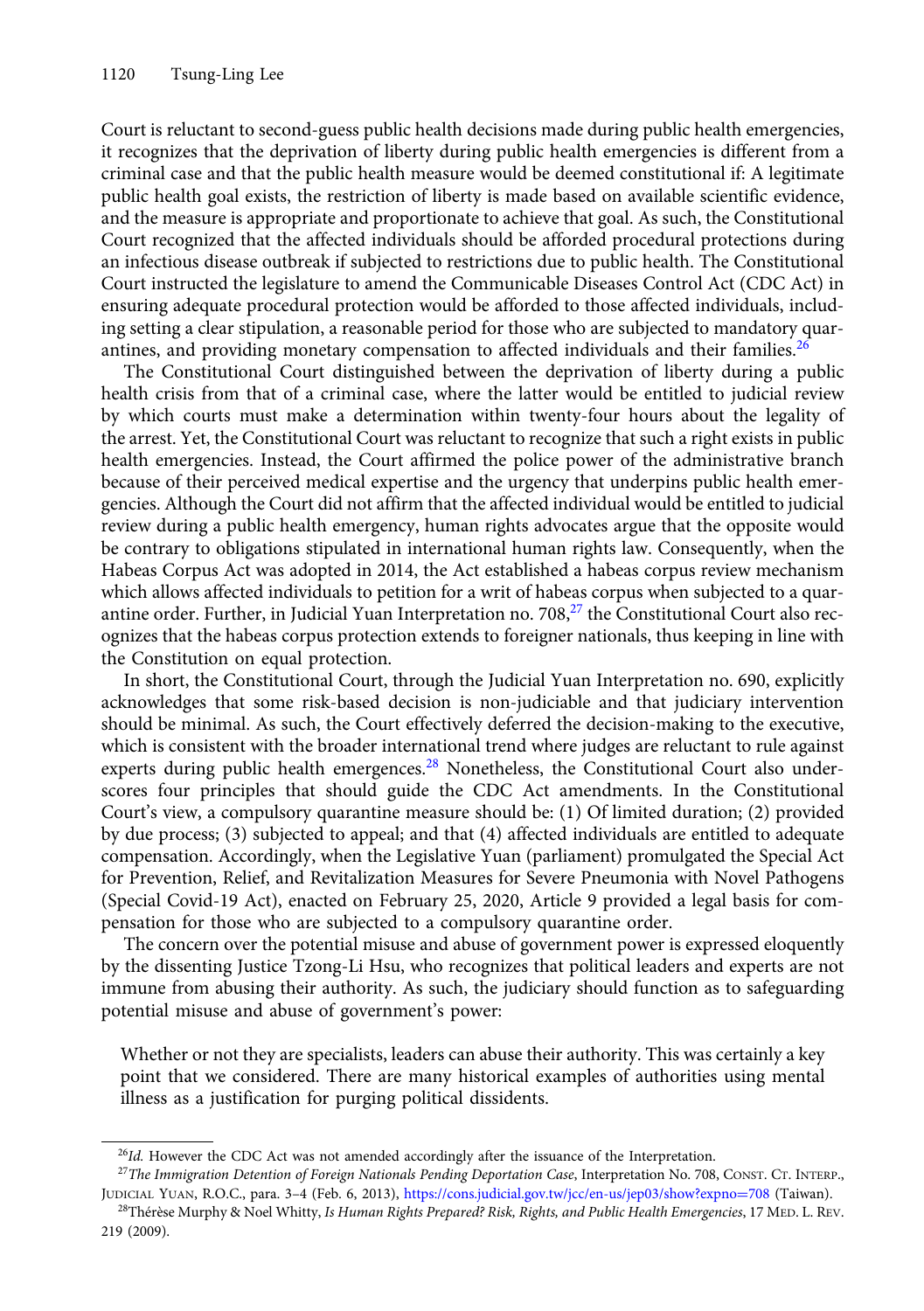Aside from the infamous example of such abuses under the KGB in the former Soviet Union, today in the 21st century, in different corners of the world and in different cultures, there are still disgraceful examples of homosexuals or religious minorities who are labelled as mentally ill and dealt with accordingly. These cases all have something in common: experts and specialists participate in the determination of whether a person is mentally ill.

Perhaps the reader feels that fighting epidemics and mental illness are different, and that the analogy is not valid. But as there are cases of dissidents persecuted in the name of treating mental illness, this judge cannot help but be wary of compulsory isolation decisions during times of infectious disease.

Moreover, there are documented examples such as the case of Typhoid Mary in America in the previous century. Because she was suspected as the originator of typhoid, she spent the rest of her life in forced isolated custody, a total of 26 years. Her case was never heard in a court of law. Scholars believe that the discriminatory treatment that she received is not unrelated to her background as an Irish immigrant.

Even if we have confidence in the persistence of Taiwan's free and democratic rule of law, as well as the tolerance and attention to human rights found in Taiwanese people; even if we feel that what we worry about is no longer possible in our modern Taiwan, we still cannot take that risk. The principle of judicial retention (法官保留, meaning certain actions by the government require the approval of a judge) intends to prevent abuse of authority to the greatest extent possible, even if such cases constitute a fraction as small as one in a million.<sup>29</sup>

Importantly, the dissenting opinion points out that the Court should be able to conduct an expost review in order to scrutinize the risk-based evidence per legal norms. Such an approach would have preserved the rule-of law framework. Furthermore, according to Justice Hsu, such an approach would have enabled the judiciary to address potential bias from public health experts in making the compulsory quarantine determination, when such a determination relates to social determinants of health that underpin communicable diseases.<sup>30</sup> In short, in Justice Hu's view, the judiciary would function as a safeguard to potential abuse of power by the executives. $31$ 

 $29$ For an English translation of the dissenting justice's opinion, please see Chang Tze-wu, The SARS Doctors: How Three Doctors Survived Taiwan's Worst Quarantine, REPORTER (Mar. 12, 2020), [https://www.twreporter.org/a/sars-memories-life](https://www.twreporter.org/a/sars-memories-life-under-quarantine-in-heping-hospital-english)[under-quarantine-in-heping-hospital-english.](https://www.twreporter.org/a/sars-memories-life-under-quarantine-in-heping-hospital-english) As a consequence of the Judicial Yuan Interpretation No. 690, in which the <sup>29</sup>For an English translation of the dissenting justice's opinion, please see Chang Tze-wu, *The SARS Doctors: How Three Doctors Survived Taiwan's Worst Quarantine*, REPORTER (Mar. 12, 2020), https://www.twreporter.org Doctors Survived Taiwan's Worst Quarantine, REPORTER (Mar. 12, 2020), https://www.twreporter.org/a/sars-memories-life-<br>under-quarantine-in-heping-hospital-english. As a consequence of the Judicial Yuan Interpretation No. 6 practice with international human rights law. However, without the principle of judicial retention, it made it harder for Courts to address disproportionate burdens due to individual circumstances when individuals are subjected to compulsory quarantine.

<sup>30</sup>Sara J. Cromer, Chirag M. Lakhani, Deborah J. Wexler, Sherri-Ann M. Burnett-Bowie, Miriam Udler, & Chirag J. Patel, Geospatial Analysis of Individual and Community-Level Socioeconomic Factors Impacting SARS-CoV-2 Prevalence and Outcomes, MEDRXIV (Sept. 30, 2020),[https://www.medrxiv.org/content/10.1101/2020.09.30.20201830v1.](https://www.medrxiv.org/content/10.1101/2020.09.30.20201830v1) See also Director-General, World Health Organization, Social Determinants of Health, EB 148/24 (Jan. 6, 2021), [https://apps.who.int/gb/](https://apps.who.int/gb/ebwha/pdf_files/EB148/B148_24-en.pdf) [ebwha/pdf\\_files/EB148/B148\\_24-en.pdf](https://apps.who.int/gb/ebwha/pdf_files/EB148/B148_24-en.pdf).

<sup>&</sup>lt;sup>31</sup>In theory, the Constitutional Interpretation Procedure Law provides that the Constitutional Court may instruct the relevant agencies to execute the interpretation and take necessary actions. Arguably, had the Court opted for judicial activism in public health and declared the compulsory quarantine unconstitutional, such an approach would have enabled the Court to include social determinants as part of the ex-post review in the risk assessment and instructed the agencies to adjust policies accordingly. Empirical studies have suggested socio-economic status correlates to risk of infection in COVID-19, where the exposure of risk factors differ considerably across population groups.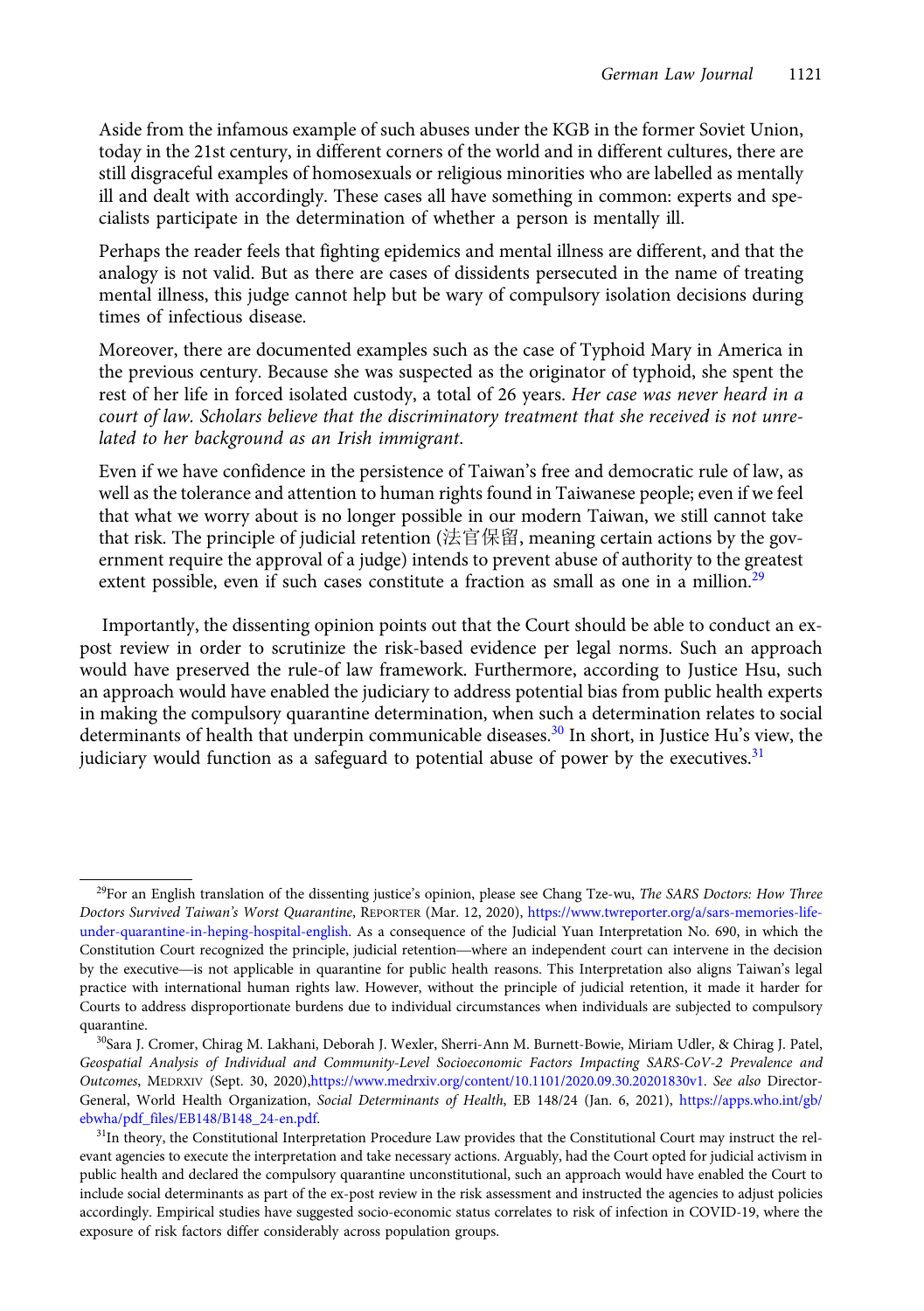However, as the Article demonstrates below, developing a human rights-based approach as part of "public health emergency legal preparedness"<sup>32</sup> remains a slow progress in Taiwan. Such inadequacy is detrimental to the protection of vulnerable populations: Frontline health workers, children, minorities, migrant workers, older persons, and persons with disabilities.

## C. The Rise of Technocracy in the COVID-19 Pandemic

Arguably, Taiwan's strong technocratic response to COVID-19 is in keeping with the government's obligation to protect the right to life and the right to health, where states have a positive duty to protect and ensure the right to life, which includes taking measures to eliminate an epidemic.<sup>33</sup> In that context, the Taiwanese government has taken extraordinary steps in preserving scarce medical resources which has fulfilled the obligation. Taiwan's relative success in its pandemic response has earned the self-governing island-nation of 23.5 million worldwide praises for its pandemic response during the first year of the pandemic.<sup>34</sup> The markedly different governmental responses in the SARS outbreak and current pandemic response can be, in part, attributed to the public health reform that took place after the SARS outbreak.

The devastation of the 2003 SARS outbreak, where Taiwan suffered from the highest mortality rate worldwide, had shaken the national consciousness. This may explain the island's institutional preparedness and investment in preventive state capacity in the post-SARS period. A technocratic approach, where decisions are made by medical and public health experts, tends to focus on the collective right to health and life as opposed to individual right to privacy and liberty. While a technocratic approach was initially criticized by scholars, as the pandemic spread across countries, Taiwan's strong technocratic approach had maintained normality for the first sixteen months of the pandemic. Likewise, the allure of expertise had also successfully compelled the public to follow advice regarding non-pharmaceutical measures during the early phase of the pandemic. However, as the analysis shows, technocrats are not always well-positioned to address the distributional impacts of the pandemic. As the judiciary is reluctant to intervene in the executive's decisions, this reluctance has seen a mixed result in terms of human rights protections. On the one hand, the expansion of public power at times can enhance collective human rights protections. On the other hand, the government's overreach can undermine the exercise of individual human rights. Insofar as such tension is inherent during the pandemic as the government needs to weigh competing interests and make decisions in a timely manner, this suggests a need for a robust regulatory system and external oversight with broad-basis participation.

This Article now turns to the public health reform and the legal architecture of infectious disease control.

#### I. The Communicable Disease Control Act

Many scholars and public health practitioners often describe the 2003 SARS outbreak as a dress rehearsal for the COVID-19 pandemic, where Taiwan's proactive approach was widely praised and a source of national pride. Importantly, the 2003 SARS crisis catalyzed a wave of public health reform and the Judiciary Interpretation No. 690 which cemented a technocratic approach to

<sup>&</sup>lt;sup>32</sup>Centers for Disease Control and Prevention (CDC), Legal Preparedness for Public Health Emergencies: A Model for Minimum Competencies for Mid-Tier Public Health Professionals, at 5 (Sept. 17, 2012), [https://www.cdc.gov/phlp/docs/](https://www.cdc.gov/phlp/docs/legal-preparedness-competencies.PDF) [legal-preparedness-competencies.PDF](https://www.cdc.gov/phlp/docs/legal-preparedness-competencies.PDF).

<sup>33</sup> Antonio Coco & Talita de Souza Dias, Part I: Due Diligence and COVID-19: States' Duties to Prevent and Halt the Coronavirus Outbreak, EJIL:TALK! (Mar. 24, 2020), [https://www.ejiltalk.org/part-i-due-diligence-and-covid-19-states](https://www.ejiltalk.org/part-i-due-diligence-and-covid-19-states-duties-to-prevent-and-halt-the-coronavirus-outbreak/)[duties-to-prevent-and-halt-the-coronavirus-outbreak/.](https://www.ejiltalk.org/part-i-due-diligence-and-covid-19-states-duties-to-prevent-and-halt-the-coronavirus-outbreak/) See also, U.N. Hum. Rights Comm., CCPR General Comment No. 6: Article (Right to Life) (Apr. 30, 1982), <https://www.refworld.org/docid/45388400a.html>.

<sup>34</sup>See, e.g., Jason Wang, Chun Y. Ng, & Robert H. Brook, Response to COVID-19 in Taiwan: Big Data Analytics, New Technology, and Proactive Testing, 323(14) JAMA 1341 (2020).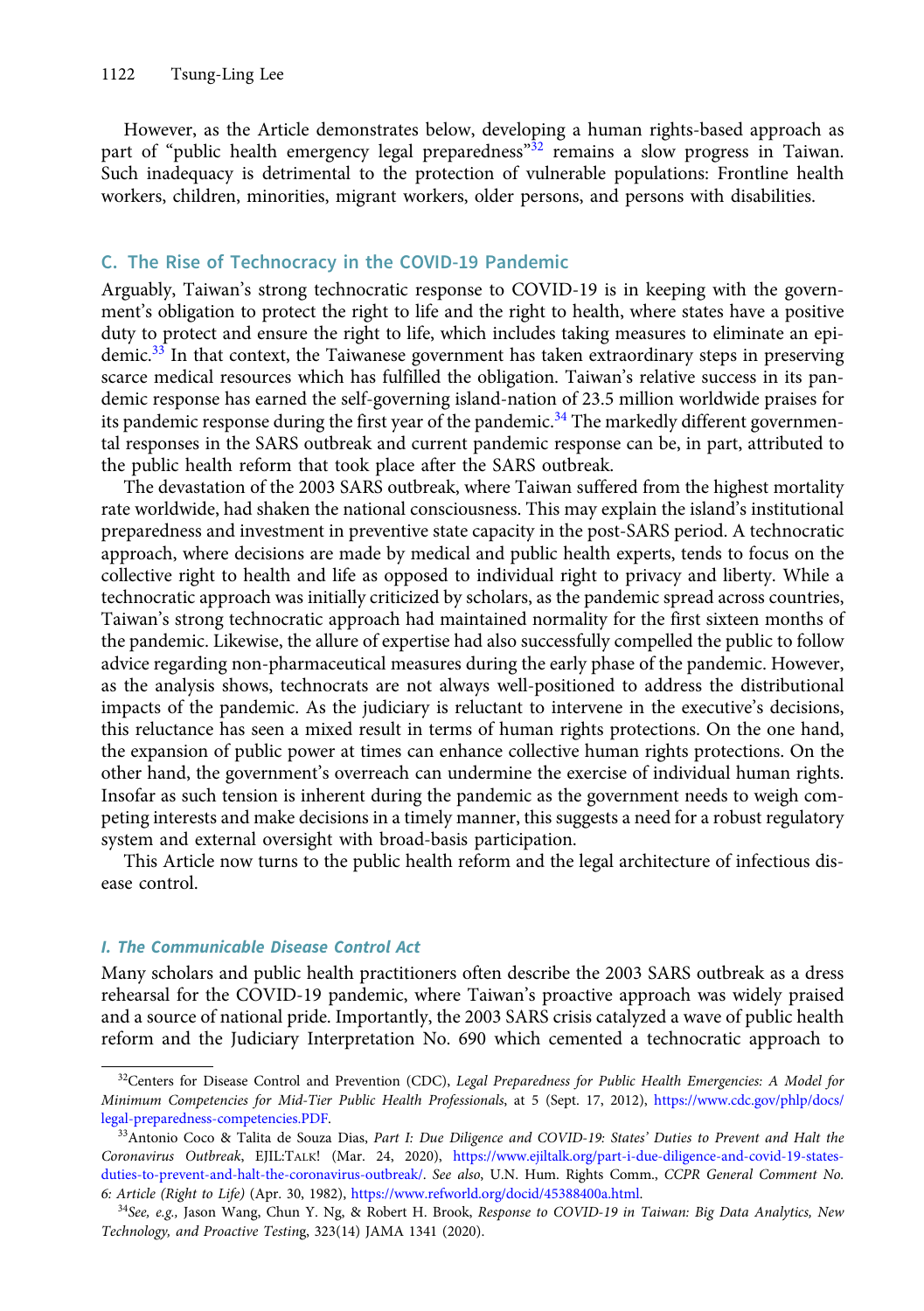public health emergencies. Put differently, as the Constitutional Court recognized the necessity of mandatory quarantine as a legitimate public health measure, it also paved ways to judicial deference to executives during the COVID-19 pandemic.

The Communicable Disease Control Act (CDC Act), updated after the 2003 SARS crisis, provides a regulatory framework for managing the emergence and re-emergence of infectious diseases. The Act was amended with bipartisan support, which was unusual as support is typically divided along party lines. Significantly, the CDC Act provides a legal basis for a centralized platform and establishes a national health command center tasked with steering and coordinating inter-agency responses during public health emergencies. Article 8 provides the head of the Ministry of Health and Welfare the legal authority to declare the existence of an epidemic. Once the proclamation is made, the Minister of Health can also determine whether the condition would warrant the establishment of a Central Epidemic Command Center (CECC). Once established, the CECC is housed directly under the command of the Premier, which streamlines the decision-making process.

The CECC is also responsible for coordinating actions between different ministries. For instance, during the early stage of the pandemic schools had delayed opening for two weeks in order to maintain a healthy environment to protect students, teachers, and staff. Local governments were tasked with delivering essential medical supplies such as thermometers and hand-sanitizers to schools. The Ministry of Education was charged with determining the criteria in which classes would be suspended if community transmission of SARS-CoV-2 occurred.<sup>35</sup> The CECC worked closely with the Ministry of Education over the logistics and guidelines. According to the Taiwan Centers for Disease Control (TCDC) website, the CECC also worked with ministries of interior, transportation, foreign affairs, economics, labor, education, and environment to ensure a concerted national response towards the pandemic.<sup>36</sup> For instance, the Ministry of Interior is responsible for the use of social media to ensure the public has access to reliable and accurate information during the pandemic.<sup>37</sup> To the extent possible, the inter-ministerial collaboration ensures that the right to information is fulfilled. Considerable efforts are directed at combating misinformation, fake news, and ensuring accurate information is accessible by the general public. In short, a technocratic approach is also a whole-government approach.

Prior to the 2003 SARS outbreak, the public health power was shared between the municipality and the central government. The sharing of power had added to chaos and confusion: During the 2003 SARS outbreak, local hospitals refused to admit patients suspected of contracting SARS, and an estimation of the available PPE in stock, island-wide, was logistically challenging as there was no clear command chain.<sup>38</sup> Prompted by the SARS experience, where local and central authorities were out of step with each other, which resulted in a significantly delayed SARS response, Article 17 was amended accordingly. As such, the CDC Act consolidates power to the executive branch once a communicable disease is declared as an outbreak. A centralized command center streamlines decision making and ensures policies are implemented consistently across vertical and horizontal governance levels.

The CDC Act serves as the chief legal architecture of infectious disease control law, which was later supplemented by the Special Act for Prevention, Relief and Revitalization Measures for Severe Pneumonia with Novel Pathogens (also known as the COVID-19 Special Act),

<sup>&</sup>lt;sup>35</sup>Prevention and Control of COVID-19 in Taiwan, TAIWAN CENTERS FOR DISEASE CONTROL, (Apr. 29, 2021), [https://www.](https://www.cdc.gov.tw/En/Category/Page/0vq8rsAob_9HCi5GQ5jH1Q) [cdc.gov.tw/En/Category/Page/0vq8rsAob\\_9HCi5GQ5jH1Q](https://www.cdc.gov.tw/En/Category/Page/0vq8rsAob_9HCi5GQ5jH1Q).

 $36$ Id.

<sup>&</sup>lt;sup>37</sup>U.N. Dep't of Glob. Commc'ns, Human Rights Council Discusses Human Rights Implications of the COVID-19 Crisis With Its Special Procedures Mandate Holders, RELIEFWEB (Apr. 30, 2020), [https://reliefweb.int/report/world/human-rights-council](https://reliefweb.int/report/world/human-rights-council-discusses-human-rights-implications-covid-19-crisis-its-special)[discusses-human-rights-implications-covid-19-crisis-its-special.](https://reliefweb.int/report/world/human-rights-council-discusses-human-rights-implications-covid-19-crisis-its-special)

<sup>38</sup>Yu-Ju Chen, Po-Jung Chiang, Yu-Hsin Cheng, Chun-Wei Huang, Hui-Yun Kao, Chih-Kai Chang, Hsun-Miao Huang, Pei-Yin Liu, Jen-Hsin Wang, Yi-Chien Chih, Shu-Mei Chou, Chin-Hui Yang, & Chang-Hsun Chen, Stockpile Model of Personal Protective Equipment in Taiwan, 15(2) HEALTH SEC. 170 (2017).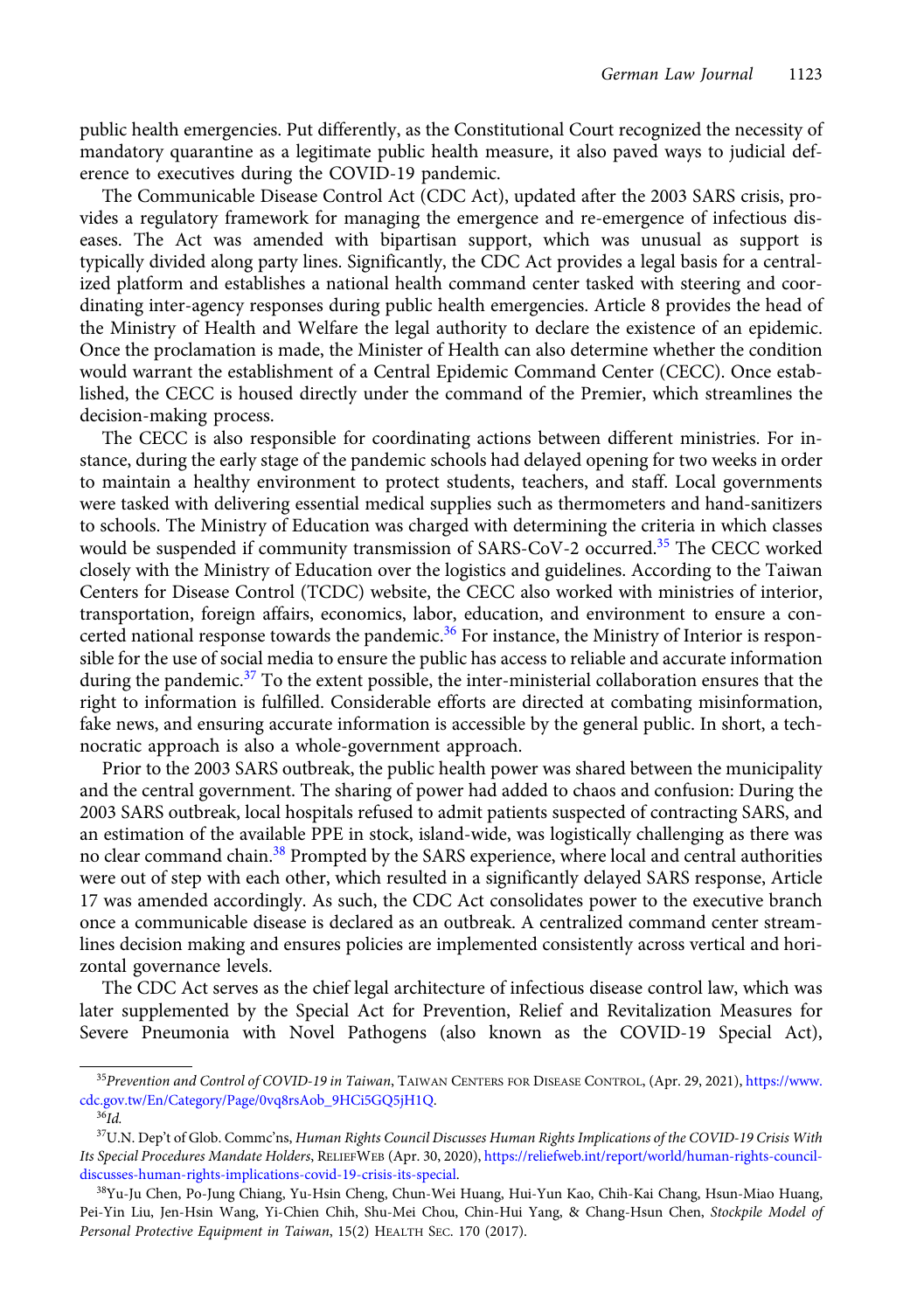promulgated on February 25, 2020.<sup>39</sup> The Special Act was later amended to increase the relief budget from an initial \$2 billion to \$7.1 billion in April.<sup>40</sup> Article 7 of the COVID-19 Special Act reaffirms Judicial Yuan Interpretation No. 690 the broad delegation of power to the executive branch during a pandemic, where the CECC may "for disease prevention and control requirements, implement necessary response actions or measures."<sup>41</sup>

Article 9 provides the legal basis for the government to provide financial aid, subsidies, and tax cuts to assist industries, enterprises, and medical institutions from economic disruptions brought on by the COVID-19 pandemic. Article 18 further provides reporting requirements to the Legislative Yuan. Article 3 stipulates individuals who are subject to at-home quarantine or required to stay at designated quarantine facilities, and without any employment, may claim remuneration for their time while in quarantine.<sup>42</sup> Initially all affected individuals, including foreigners, were entitled to compensation, but the remuneration claims were later narrowed to citizens and residents.

## II. Governing Through Technocracy

Significantly, along with Judicial Yuan Interpretation No. 690, the CDC Act catalyzed a paradigm shift towards a technocratic governance of public health emergencies in Taiwan. This shift has included an increase in judicial deference to the executive: Individuals who challenged their fourteen-day mandatory quarantine in courts during the COVID-19 pandemic have not been successful.<sup>43</sup> The CDC Act delegates broad power to the TCDC, and the COVID-19 Special Act, again, reaffirms that broad delegation. Taken together, the Constitutional Court and the legislative branch recognize that during times of national health emergencies, the Ministry of Health and Welfare (MOHW) should be afforded a wide degree of regulatory flexibility to implement measures necessary to contain the spread of communicable, infectious diseases.<sup>44</sup> Since the 2003 SARS outbreak, awareness of the need to diversify the pandemic taskforce has seen membership expanded from medical doctors to include individuals with more diverse areas of expertise. For instance, the then-Vice President is an epidemiologist and the head of the MOHW, Dr. Chen Shih-chung, is a dentist by training. However, the current membership of the national pandemic taskforce remains predominately occupied by experts and academics from medical or public health backgrounds. The capacity to integrate a human rights perspective into the pandemic response remains challenging as no human rights experts are included in the taskforce. When the decision-making power is concentrated in the hands of the epistemic community, it may not accurately reflect the populations they seek to represent. response remains challenging as no numan rights experts are included in the taskforce. When the decision-making power is concentrated in the hands of the epistemic community, it may not accurately reflect the populations t

To be sure, the effectiveness of governmental response has functioned as a source of its legitisuppressing local transmission within the country. In the ensuing sections, this Article highlights the complexity of balancing competing human rights during the pandemic. The discussion herein reflects the broader debate in international law where scholars argue for a positive vision of human

<sup>&</sup>lt;sup>39</sup>Dep't of Info. Servs., COVID Relief and Stimulus for Industry, EXECUTIVE YUAN (Jan. 29, 2021), [https://english.ey.gov.tw/](https://english.ey.gov.tw/News3/9E5540D592A5FECD/09d1d995-fe7f-45b8-89ee-6a42d279a280) [News3/9E5540D592A5FECD/09d1d995-fe7f-45b8-89ee-6a42d279a280](https://english.ey.gov.tw/News3/9E5540D592A5FECD/09d1d995-fe7f-45b8-89ee-6a42d279a280) (Taiwan).

<sup>40</sup>Dep't of Info. Servs., COVID-19 Relief Measures for Individuals, EXECUTIVE YUAN (Jan. 29,2021), [https://english.ey.gov.](https://english.ey.gov.tw/News3/9E5540D592A5FECD/1d5e1254-7732-4f7e-9832-fb5e8620e12b) [tw/News3/9E5540D592A5FECD/1d5e1254-7732-4f7e-9832-fb5e8620e12b](https://english.ey.gov.tw/News3/9E5540D592A5FECD/1d5e1254-7732-4f7e-9832-fb5e8620e12b) (Taiwan).

<sup>&</sup>lt;sup>41</sup>Special Act for Prevention, Relief and Revitalization Measures for Severe Pneumonia with Novel Pathogens, art. 7, promulgated by the Ministry of Health & Welfare, rev'd May, 31, 2021, [https://law.moj.gov.tw/ENG/LawClass/LawAll.aspx?pcode](https://law.moj.gov.tw/ENG/LawClass/LawAll.aspx?pcode=L0050039)= [L0050039](https://law.moj.gov.tw/ENG/LawClass/LawAll.aspx?pcode=L0050039) (Taiwan).

 $42$ Id. at art. 3.

<sup>43</sup>Wen-Chen Chang & Chun-Yuan Lin, Legislative/Judicial Deference versus NGOs/Citizens Activism: Taiwan's Successful Fight Against Covid-19, VERFASSUNGSBLOG: ON MATTERS CONSTITUTIONAL (Apr. 21, 2021), [https://verfassungsblog.de/](https://verfassungsblog.de/legislative-judicial-deference-versus-ngos-citizens-activism-taiwans-successful-fight-against-covid-19/) [legislative-judicial-deference-versus-ngos-citizens-activism-taiwans-successful-fight-against-covid-19/](https://verfassungsblog.de/legislative-judicial-deference-versus-ngos-citizens-activism-taiwans-successful-fight-against-covid-19/).

<sup>44</sup>Communicable Disease Control Act, promulgated by the Ministry of Health & Welfare, rev'd Jun., 19 2019, [https://law.](https://law.moj.gov.tw/ENG/LawClass/LawAll.aspx?pcode=L0050001) [moj.gov.tw/ENG/LawClass/LawAll.aspx?pcode](https://law.moj.gov.tw/ENG/LawClass/LawAll.aspx?pcode=L0050001)=[L0050001](https://law.moj.gov.tw/ENG/LawClass/LawAll.aspx?pcode=L0050001) (Taiwan).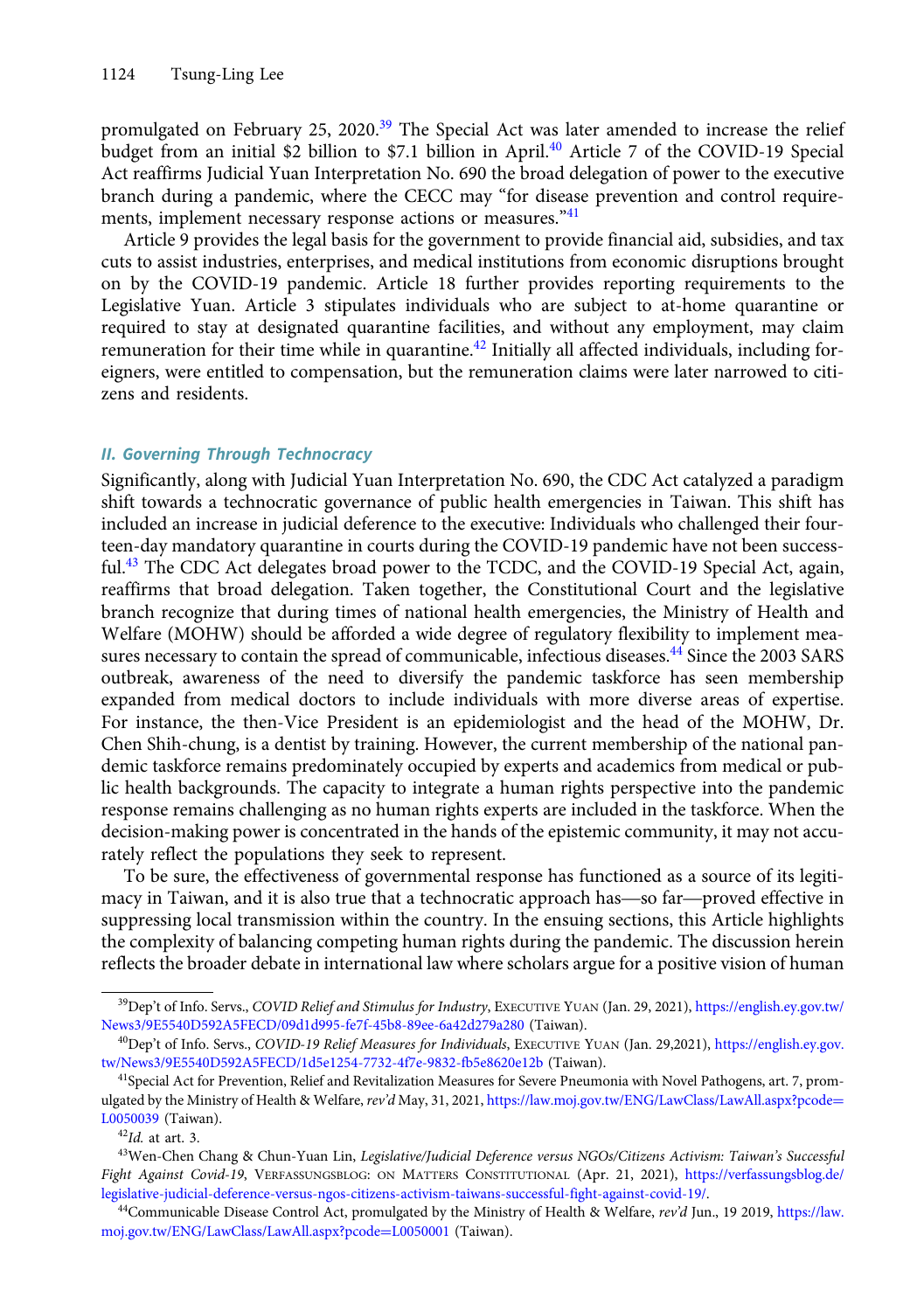rights instead of a "litany of prohibition" as human rights law is conventionally conceived.<sup>45</sup> As this Article demonstrates, a technocratic approach tends to prioritize the collective right to life and health over other human rights during the pandemic in Taiwan.

# D. Human Rights During the Pandemic

International human rights law is part of Taiwan's legal order, as human rights treaties play a key role in shaping Taiwan's judicial and democratic landscape. Taiwan was a signatory to the International Covenant on Civil and Political Rights (ICCPR) and the International Covenant on Economic, Social and Cultural Rights (ICESCR) in 1967. But the expulsion from the United Nations in 1971 where China acceded Taiwan's seat, bars Taiwan from depositing the ratification instrument with the UN Secretary General.<sup>46</sup> Nonetheless, efforts to align domestic laws with international human rights obligations came about through the Enforcement Act, which passed and came into effect in 2009. The Enforcement Act requires the government to implement the rights and obligations stipulated in these two Conventions and issue compliance reports, which are subjected to independent, international review. The Enforcement Act also requires the government to amend and revise relevant laws and regulations in accordance with the Conventions. In addition to these two Conventions, efforts also extend to the incorporation of the Convention on the Elimination of All Forms of Discrimination Against Women (CEDAW), the Convention of the Rights of Child, and the Convention on the Rights of Persons with Disabilities (CPRD) into domestic law.

# I. The Right to Life

Persons with Disabilities (CPRD) into domestic law.<br>I. The Right to Life<br>While Taiwan is not formally a party to the ICCPR because of political reasons, the right to life duties to protect the right to Life<br>While Taiwan is not formally a party to the ICCPR because of political reasons, the right to life—<br>duties to protect the right to life—is central to the government's response to COVID-19 vided in Article 3 of the Universal Declaration of Human Rights and Article 6 of the ICCPR. Protection of the right to life might justify derogations to some other human rights.<sup>47</sup> As the analysis shows, a technocratic approach and the right to life make natural bedfellows: The broad discretion afforded to the TCDC has seen efficient and timely decision-making and, often, with remarkable transparency. General Comment No. 36 (2018) provides that "[t]he duty to protect the right to life by law also includes an obligation for States parties to adopt any appropriate laws or other measures in order to protect life from all reasonably foreseeable threats[,]" such threats include life threatening communicable diseases, where State parties need to take appropriate measures to address these threats that may prevent "individuals from enjoying their right to life with dignity[.]" Importantly, General Comment No. 36 also recognizes the economic and social dimension of the right to life, which includes access to healthcare.<sup>48</sup>

# II. The Right to Health

Compared to other countries, Taiwan is relatively new to the right to health discourse, largely because the Constitution does not explicitly provide for the right to health. Historically, the Constitutional Court relied upon other Constitutional provisions to deal with the substantive content of the right to health. Recently, the debate over whether and how to incorporate the right to

<sup>&</sup>lt;sup>45</sup>Karima Bennoune, "Lest We Should Sleep": COVID-19 and Human Rights, 114(4) AM. J. INT'L L. 666 (2020).

<sup>46</sup>Wen-Chen Chang, Taiwan's Human Rights Implementation Acts: A Model for Successful Incorporation?, in TAIWAN AND INTERNATIONAL HUMAN RIGHTS: A STORY OF TRANSFORMATION (Jerome A. Cohen, William P. Alford & Chang-fa Lo eds., 2018).

<sup>&</sup>lt;sup>47</sup>See, e.g., Audrey Lebret, COVID-19 Pandemic and Derogation to Human Rights, 7(1) J. L. & BIOSCIENCES (Jan. 2020). 48U.N. Hum. Rights Comm., CCPR General Comment No. 36, Article 6 (Right to Life) (Sept. 3, 2019), [https://www.refworld.](https://www.refworld.org/docid/5e5e75e04.html) [org/docid/5e5e75e04.html.](https://www.refworld.org/docid/5e5e75e04.html)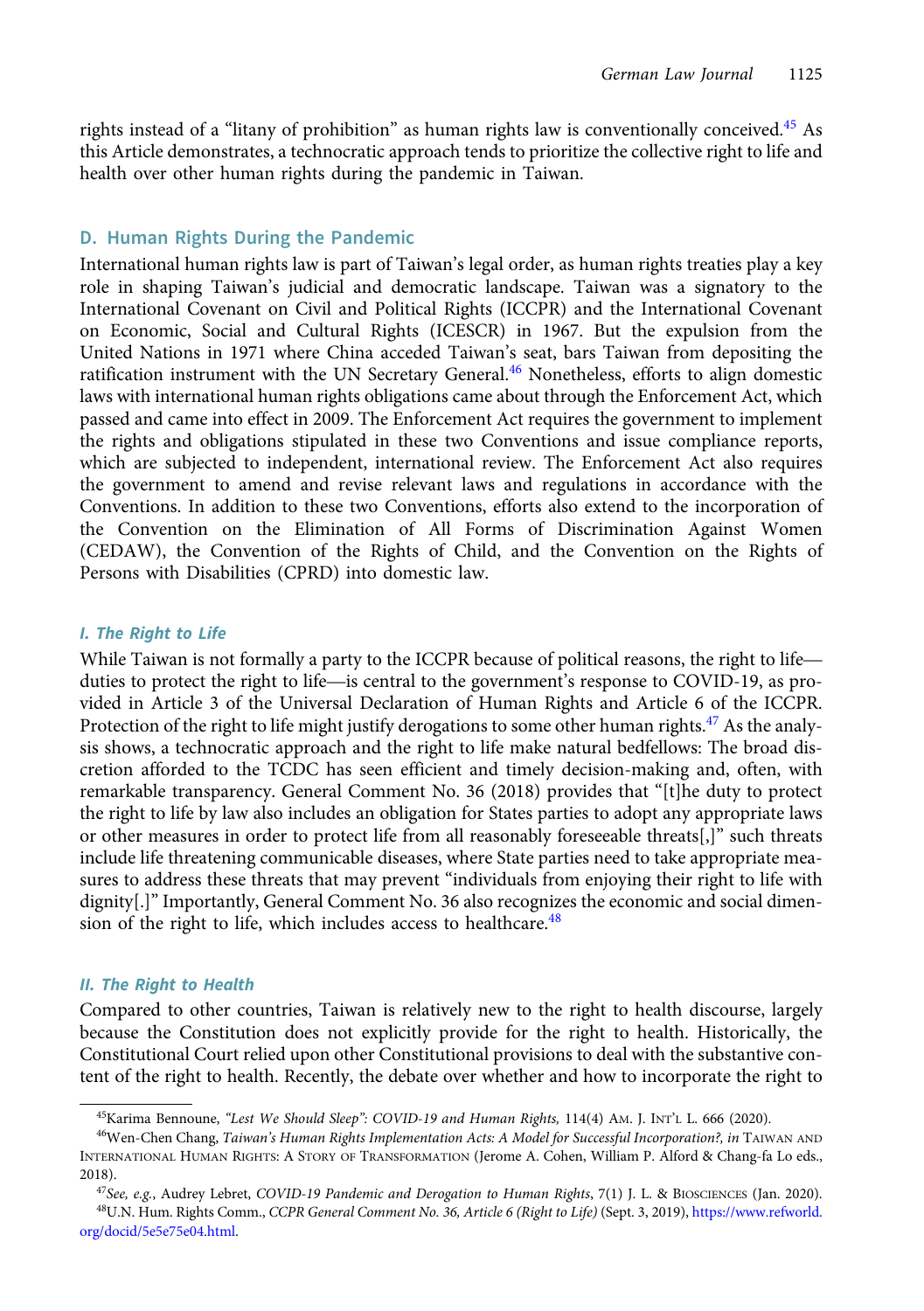health, as provided in the International Covenant on Economic, Social and Cultural Rights (ICESCR), came into the spotlight in Judicial Yuan Interpretation No. 767, issued in 2018.<sup>49</sup> health, as provided in the International Covenant on Economic, Social and Cultural Rights (ICESCR), came into the spotlight in Judicial Yuan Interpretation No. 767, issued in 2018.<sup>49</sup><br>Divergent views on the right to healt health, as provided in the International Covenant on Economic, Social and Cultural Rights (ICESCR), came into the spotlight in Judicial Yuan Interpretation No. 767, issued in 2018.<sup>49</sup> Divergent views on the right to healt However, one year later, in Judicial Yuan Interpretation No. 785, the Court recognized that the right to health is within the scope of Article  $22^{50}$  As the right to health is not an enumerated right in the Constitution and is incorporated through Article 22, the content and contour of the right to health remain unclear; how to ensure that the right to health is interpreted in line with contemporary practices continues to occupy the mind of the Justices. Elsewhere, the former Justice Chang-fa Lo has argued that the interpretation of Constitutional provisions should be "read" as a living document in light of evolving contemporary practices.<sup>51</sup> Such an interpretive approach would enable the Constitutional Court to take into consideration international human rights treaties and practices when interpreting the content of fundamental rights.

# 1. ICESCR Article 12

Article 12 of the ICESCR recognizes "the right of everyone to the enjoyment of the highest attainable standard of physical and mental health[.]" Under the ICESCR, governments discharge their responsibility by "prevent [ing], treat [ing], and control [ing] epidemics and other diseases and  $\ldots$ assur[ing] medical services for all in the event of sickness."<sup>52</sup> Specifically, Article 12(c) and (d) is directly applicable in the context of the pandemic, where Article 12(c) provides that State obligations in respecting, protecting, and fulfilling the right to health is through the prevention and control of the pandemic and Article 12(d) requires States to ensure that adequate medical and healthcare services are available to patients during the pandemic. In many ways, the right to health provides a framework to prescribe appropriate care and policy during the pandemic. The UN Committee on Economic, Social, and Cultural Rights (CESCR) released a statement on April 6, 2020 which urges governments to prioritize universal healthcare and "adopt appropriate regulatory measures to ensure that health-care resources ... are mobilized and shared among the whole population to ensure a comprehensive, coordinated health-care response to the crisis." $53$ Importantly, the CESCR also urges that "responses to the pandemic should be based on the best available scientific evidence to protect public health."<sup>54</sup> Article 4 of the ICESCR contains the limitation clause and the CESCR also makes it clear that measures adopted in response to the pandemic should be "necessary to combat the public health crisis posed by COVID-19, and be reasonable and proportionate" and timebound where pandemic measures "should be lifted as soon as they are no longer necessary for protecting public health.<sup>"55</sup> Thus ensuring COVID measures are timebound is of central importance.

<sup>49</sup>Patients Who Have Common and Foreseeable Adverse Drug Reactions Are Not Eligible for Drug Injury Relief, Interpretation No. 767, CONST. CT. INTERP., JUDICIAL YUAN, R.O.C. (Jul. 27, 2018), [https://cons.judicial.gov.tw/jcc/en-us/](https://cons.judicial.gov.tw/jcc/en-us/jep03/show?expno=767) [jep03/show?expno](https://cons.judicial.gov.tw/jcc/en-us/jep03/show?expno=767)=[767](https://cons.judicial.gov.tw/jcc/en-us/jep03/show?expno=767) (Taiwan).

 $50$ Case Concerning the Protection of Civil Servants' Litigation Rights and the Way of Off-Duty and Overwork Compensation for Field Firefighters, Interpretation No. 785, CONST. CT. INTERP., JUDICIAL YUAN, R.O.C. (Nov. 29, 2019), [https://cons.judicial.](https://cons.judicial.gov.tw/jcc/zh-tw/jep03/show?expno=785) [gov.tw/jcc/zh-tw/jep03/show?expno](https://cons.judicial.gov.tw/jcc/zh-tw/jep03/show?expno=785)=[785](https://cons.judicial.gov.tw/jcc/zh-tw/jep03/show?expno=785) (Taiwan).

<sup>51</sup>Lo, supra note 13.

<sup>52</sup>U.N. Hum. Rights Comm, supra note 48.

<sup>53</sup>U.N. Comm. on Econ., Soc. and Cultural Rights, Statement on the Coronavirus Disease (COVID-19) Pandemic and Economic, Social and Cultural Rights, para. 13 (Apr. 6, 2020), [https://www.google.com/url?sa](https://www.google.com/url?sa=t&rct=j&q=&esrc=s&source=web&cd=&ved=2ahUKEwiC_u3ox_bxAhXTHc0KHcdMB1oQFjABegQIAxAD&url=https%3A%2F%2Fwww.ohchr.org%2FDocuments%2FHRBodies%2FCESCR%2FSTM_COVID19.docx&usg=AOvVaw2kfjkR54uRdzEBqJ4F8iM_)=[t&rct](https://www.google.com/url?sa=t&rct=j&q=&esrc=s&source=web&cd=&ved=2ahUKEwiC_u3ox_bxAhXTHc0KHcdMB1oQFjABegQIAxAD&url=https%3A%2F%2Fwww.ohchr.org%2FDocuments%2FHRBodies%2FCESCR%2FSTM_COVID19.docx&usg=AOvVaw2kfjkR54uRdzEBqJ4F8iM_)=[j&q](https://www.google.com/url?sa=t&rct=j&q=&esrc=s&source=web&cd=&ved=2ahUKEwiC_u3ox_bxAhXTHc0KHcdMB1oQFjABegQIAxAD&url=https%3A%2F%2Fwww.ohchr.org%2FDocuments%2FHRBodies%2FCESCR%2FSTM_COVID19.docx&usg=AOvVaw2kfjkR54uRdzEBqJ4F8iM_)=[&esrc](https://www.google.com/url?sa=t&rct=j&q=&esrc=s&source=web&cd=&ved=2ahUKEwiC_u3ox_bxAhXTHc0KHcdMB1oQFjABegQIAxAD&url=https%3A%2F%2Fwww.ohchr.org%2FDocuments%2FHRBodies%2FCESCR%2FSTM_COVID19.docx&usg=AOvVaw2kfjkR54uRdzEBqJ4F8iM_)=[s&](https://www.google.com/url?sa=t&rct=j&q=&esrc=s&source=web&cd=&ved=2ahUKEwiC_u3ox_bxAhXTHc0KHcdMB1oQFjABegQIAxAD&url=https%3A%2F%2Fwww.ohchr.org%2FDocuments%2FHRBodies%2FCESCR%2FSTM_COVID19.docx&usg=AOvVaw2kfjkR54uRdzEBqJ4F8iM_) [source](https://www.google.com/url?sa=t&rct=j&q=&esrc=s&source=web&cd=&ved=2ahUKEwiC_u3ox_bxAhXTHc0KHcdMB1oQFjABegQIAxAD&url=https%3A%2F%2Fwww.ohchr.org%2FDocuments%2FHRBodies%2FCESCR%2FSTM_COVID19.docx&usg=AOvVaw2kfjkR54uRdzEBqJ4F8iM_)=[web&cd](https://www.google.com/url?sa=t&rct=j&q=&esrc=s&source=web&cd=&ved=2ahUKEwiC_u3ox_bxAhXTHc0KHcdMB1oQFjABegQIAxAD&url=https%3A%2F%2Fwww.ohchr.org%2FDocuments%2FHRBodies%2FCESCR%2FSTM_COVID19.docx&usg=AOvVaw2kfjkR54uRdzEBqJ4F8iM_)=[&ved](https://www.google.com/url?sa=t&rct=j&q=&esrc=s&source=web&cd=&ved=2ahUKEwiC_u3ox_bxAhXTHc0KHcdMB1oQFjABegQIAxAD&url=https%3A%2F%2Fwww.ohchr.org%2FDocuments%2FHRBodies%2FCESCR%2FSTM_COVID19.docx&usg=AOvVaw2kfjkR54uRdzEBqJ4F8iM_)=[2ahUKEwiC\\_u3ox\\_bxAhXTHc0KHcdMB1oQFjABegQIAxAD&url](https://www.google.com/url?sa=t&rct=j&q=&esrc=s&source=web&cd=&ved=2ahUKEwiC_u3ox_bxAhXTHc0KHcdMB1oQFjABegQIAxAD&url=https%3A%2F%2Fwww.ohchr.org%2FDocuments%2FHRBodies%2FCESCR%2FSTM_COVID19.docx&usg=AOvVaw2kfjkR54uRdzEBqJ4F8iM_)=[https%3A%2F%2Fwww.](https://www.google.com/url?sa=t&rct=j&q=&esrc=s&source=web&cd=&ved=2ahUKEwiC_u3ox_bxAhXTHc0KHcdMB1oQFjABegQIAxAD&url=https%3A%2F%2Fwww.ohchr.org%2FDocuments%2FHRBodies%2FCESCR%2FSTM_COVID19.docx&usg=AOvVaw2kfjkR54uRdzEBqJ4F8iM_) [ohchr.org%2FDocuments%2FHRBodies%2FCESCR%2FSTM\\_COVID19.docx&usg](https://www.google.com/url?sa=t&rct=j&q=&esrc=s&source=web&cd=&ved=2ahUKEwiC_u3ox_bxAhXTHc0KHcdMB1oQFjABegQIAxAD&url=https%3A%2F%2Fwww.ohchr.org%2FDocuments%2FHRBodies%2FCESCR%2FSTM_COVID19.docx&usg=AOvVaw2kfjkR54uRdzEBqJ4F8iM_)=[AOvVaw2kfjkR54uRdzEBqJ4F8iM\\_](https://www.google.com/url?sa=t&rct=j&q=&esrc=s&source=web&cd=&ved=2ahUKEwiC_u3ox_bxAhXTHc0KHcdMB1oQFjABegQIAxAD&url=https%3A%2F%2Fwww.ohchr.org%2FDocuments%2FHRBodies%2FCESCR%2FSTM_COVID19.docx&usg=AOvVaw2kfjkR54uRdzEBqJ4F8iM_).

 $54$ Id. at para. 10

<sup>55</sup>Id. at para. 11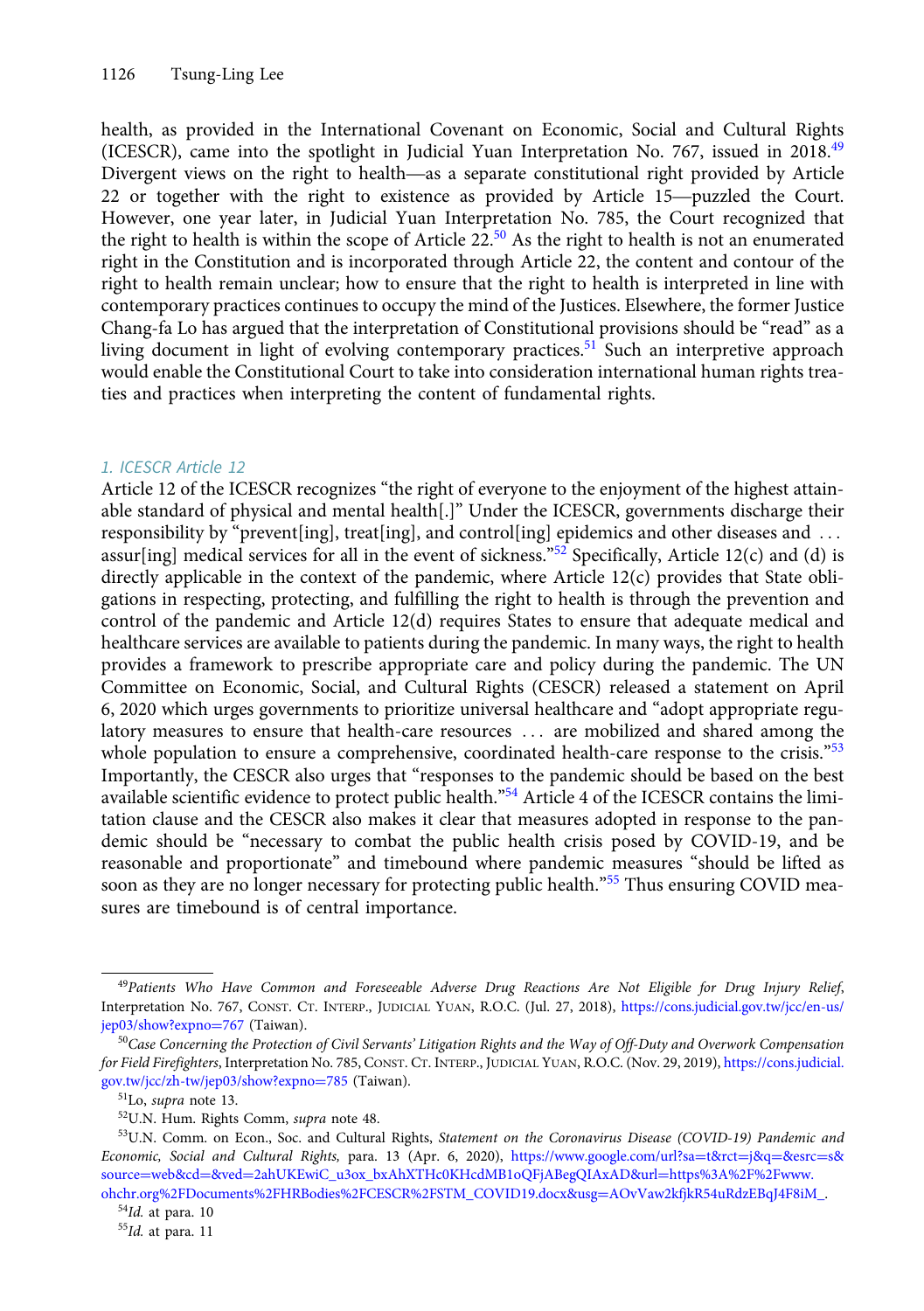## III. Lessons from the 2003 SARS Pandemic

The 2003 SARS pandemic also exposed the inadequacy of hospital preparedness, as the collapse of hospital operations nearly paralyzed Taiwan's national response.<sup>56</sup> Out of fear of hospital infections, some hospitals refused to treat patients with SARS-like symptoms, while the public's loss of confidence in hospitals saw patients avoiding seeking medical attention despite having symptoms.<sup>57</sup> Public anxiety was also evident in the marketplace, where demands for face masks grew considerably. As supplies of masks were dependent on purchasing power instead of needs, it meant that healthcare workers and individuals with medical needs could not secure sufficient face masks. Some hospitals were hit hard by the increased costs for personal protective equipment (PPE). Shortages in facemasks and other personal protective equipment had seen healthcare providers using recycled PPE.<sup>58</sup> The lessons from SARS had seen the government taking responsive actions when SARS-CoV-2 was first identified in China.

#### 1. Access to Healthcare During the COVID-19 Pandemic

While the recognition of the right to health as a Constitutional right is a recent endeavor, since 1995, Taiwan has institutionalized a national health insurance scheme that provides equal access to all citizens, residents, and documented migrant workers. By 2004, the population coverage reached 99%59. Insofar as the provision of universal health coverage is a practical expression of the right to health, as acknowledged by the WHO, $60$  the government has taken extraordinary measures in protecting the collective right to health in—so far—two instances during the pandemic, which is illustrative of a technocratic approach with a strong utilitarian overtone that this Article describes.

One of the early measures introduced by the government to ensure access to healthcare included the integration of national health records with immigration data from high-risk countries, generating real-time alerts and assisting with clinical identification of potential cases.<sup>61</sup> Past experiences with Ebola, Zika, MERS, and SARS suggest infectious diseases are often geographically linked. Thus, integrating travel history as part of preliminary clinical assessment can lead to early diagnosis and detection through laboratory confirmation.<sup>62</sup> Additionally, as the government has a positive duty to take appropriate steps to protect life where there is a known risk, real-time alerts about a patient's international travel history during a clinical visit enable the frontline health workers to take appropriate actions, including wearing protective gear and following infection prevention and control protocol during clinical consultations. Furthermore, at the time when the transmission route of SARS-CoV-2 remained unknown, asymptomatic carriers put healthcare about a patient's international travel history during a clinical visit enable the frontine health<br>workers to take appropriate actions, including wearing protective gear and following infection<br>prevention and control protoc insufficient to protect frontline workers.

When the measure was first announced, it was heavily criticized as an infringement to a patient's right to privacy. However, given that any individual who is in contact with a confirmed case of the virus is required to undergo 14-days of home quarantine, whereas an individual with proper protective gear can forego the quarantine, it is arguable that real-time alerts would not only

<sup>&</sup>lt;sup>56</sup>Hui-Yun Kao, Hai-Yun Ko, Peng Guo, Chang-Hsun Chen, & Su-Mei Chou, *Taiwan's Experience in Hospital Preparedness* and Response for Emerging Infectious Diseases, 15(2) HEALTH SEC. 175 (2017).

 $57$ Id.

<sup>58</sup>Wei-Kung Chen, Hong-Dar Isaac Wu, Cheng-Chieh Lin, & Yi-Chang Cheng, Emergency Department Response to SARS, Taiwan, 11(7) EMERGING INFECTIOUS DISEASES 1067 (2005).

<sup>&</sup>lt;sup>59</sup>Tai-Yin Wu, Azeem Majeed, & Ken N. Kuo, An Overview of the Healthcare System in Taiwan, 3(2) LONDON J. PRIMARY CARE 115 (2010).

<sup>60</sup>World Health Org. (WHO), Anchoring Universal Health Coverage in the Right to Health: What Difference Would It Make? (2015), [https://www.who.int/gender-equity-rights/knowledge/anchoring-uhc.pdf.](https://www.who.int/gender-equity-rights/knowledge/anchoring-uhc.pdf)

<sup>61</sup>See Cromer et al., supra note 30.

<sup>&</sup>lt;sup>62</sup>Trish Perl & Connie Savor Price, Managing Emerging Infectious Diseases: Should Travel be the Fifth Vital Sign, ANNALS OF INTERNAL MEDICINE (Apr. 21, 2020), [https://www.acpjournals.org/doi/10.7326/M20-0643.](https://www.acpjournals.org/doi/10.7326/M20-0643)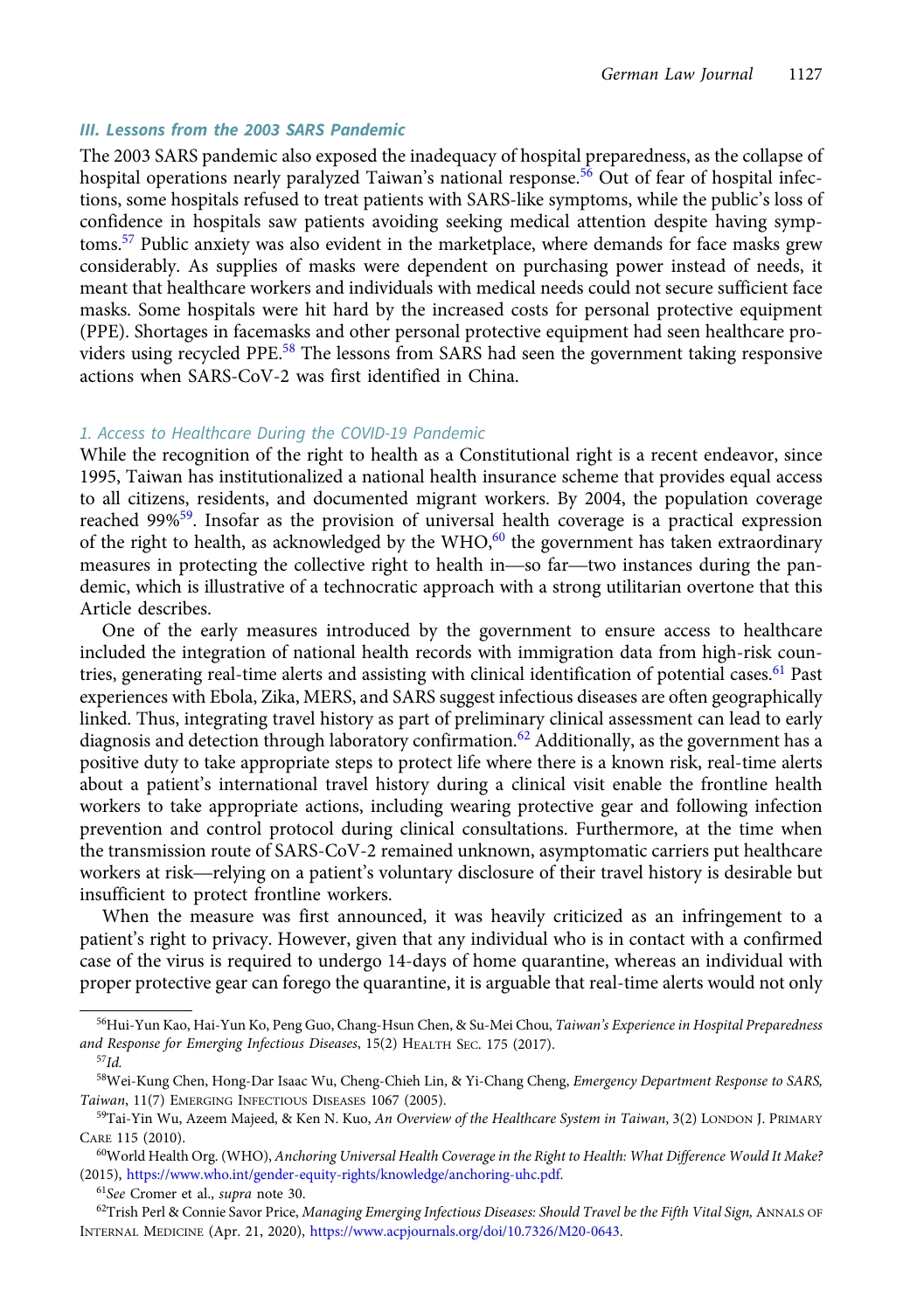protect health workers, but also ensure conservation of critical healthcare resources. Furthermore, the UN Committee on Economic, Social, and Culture Rights has elaborated the right to health the ON Committee on Economic, social, and Culture Kights has elaborated the right to health<br>duties in relation to infectious disease control, which require states to use "technologies, epidemio-<br>logical surveillance and da logical surveillance and data collection, immunization programs and other strategies of infectious disease control<sup>"63</sup> which arguably extends to the integration of immigration data and national<br>health records—provided that such a linkage is limited in duration and only used for clinical and public health purposes.

A more controversial measure to ensure that health goods, services, and facilities remain available during the pandemic concerns the travel restriction placed on frontline healthcare workers from February 23 to June 30, 2020.<sup>64</sup> The measure entailed outbound travel restrictions for frontline healthcare workers who were planning to travel abroad, requiring them to seek approval from their respective line managers and outright prohibiting travel to certain countries.<sup>65</sup> While the government provides financial compensation to those individuals affected by the measure, the temporary suspension of freedom of movement of frontline health workers caused a public outcry. Again, the government's rationale for implementing the measure remains the provision of health goods, services, and facilities during the pandemic. The government argues that the restriction was necessary to ensure Taiwan has sufficient healthcare workers to contain COVID-19.<sup>66</sup> While argudemporary suspension of freedom of movement of frontine hearth workers caused a public outcry.<br>Again, the government's rationale for implementing the measure remains the provision of health<br>goods, services, and facilities Again, the government s rationale for implementing the measure remains the provision of health<br>goods, services, and facilities during the pandemic. The government argues that the restriction was<br>necessary to ensure Taiwan released a statement pointing out that they should have been involved in the decision-making process.<sup>67</sup> While the measure has not been challenged in court, it is doubtful that the travel measure would achieve its goal as the border remained open to other individuals at the time.

These two measures demonstrate the extraordinary length that the government is willing to take to ensure health goods, services, and facilities remain functional during the pandemic. Such a position is perhaps understandable from a historical perspective: During the 2003 SARS crisis the mortality of frontline health workers was at an astoundingly high rate of 14%.68 Accordingly, the hard lesson from the 2003 SARS crisis had shaped the subsequent technocratic approach in Taiwan with a strong utilitarian tone.

## IV. Travel Restriction During the Pandemic and ICCPR Article 12

The travel restriction on healthcare workers has not been challenged in Taiwanese courts. However, as countries have implemented international travel restrictions with varying levels of restriction on the freedom of movement during the pandemic, it is instructive to turn to Australia's travel measure. Specifically, Australia's suspension of citizens and residents from leaving the country, which was challenged in Australia's Federal Court. The case was unsuccessful as the justices agreed with the government unanimously.<sup>69</sup> The Federal Court acknowledged that during a pandemic, the government must be afforded a broad power where "the Health

<sup>63</sup>U.N. Comm. on Econ., Soc. and Cultural Rights, supra note 53, at para. 16.

<sup>64</sup>Taiwan Bans Its Healthcare Professionals from Traveling Abroad, FOCUS TAIWAN: CNA ENGLISH NEWS (Feb. 23, 2020), <https://focustaiwan.tw/society/202002230009>.

<sup>&</sup>lt;sup>65</sup>Dep't of Med. Affairs, During The Epidemic Prevention Period, Hospital Medical Staff And Social Workers Going Abroad And Related Compensation Regulations Will Apply From February 23, MINISTRY OF HEALTH & WELFARE (Feb. 27, 2020), <https://www.mohw.gov.tw/cp-16-51720-1.html> (measure concerning compensation for essential health workers affected by the restrictions).

<sup>&</sup>lt;sup>66</sup>Lee I-chia, Virus Outbreak: CECC Clarifies Medical Staff Travel Ban, TAIPEI TIMES (Feb. 25, 2020), [http://www.](http://www.taipeitimes.com/News/taiwan/archives/2020/02/25/2003731579) [taipeitimes.com/News/taiwan/archives/2020/02/25/2003731579.](http://www.taipeitimes.com/News/taiwan/archives/2020/02/25/2003731579)

 $^{67}Id.$ 

<sup>68</sup>Kow-Tong Chen, Shiing-Jer Twu, Hsiao-Ling Chang, Yi-Chun Wu, Chu-Tzu Chen, Ting-Hsiang Lin, Sonja J. Olsen, Scott F. Dowell, Ih-Jen Su & Taiwan SARS Response Team, SARS in Taiwan: An Overview and Lessons Learned, 9(2) INT'L J. INFECTIOUS DISEASES 77 (2005).

 $^{69}$ Liberty Works Inc. v Commonwealth [2021] FCR 90 (Austl.).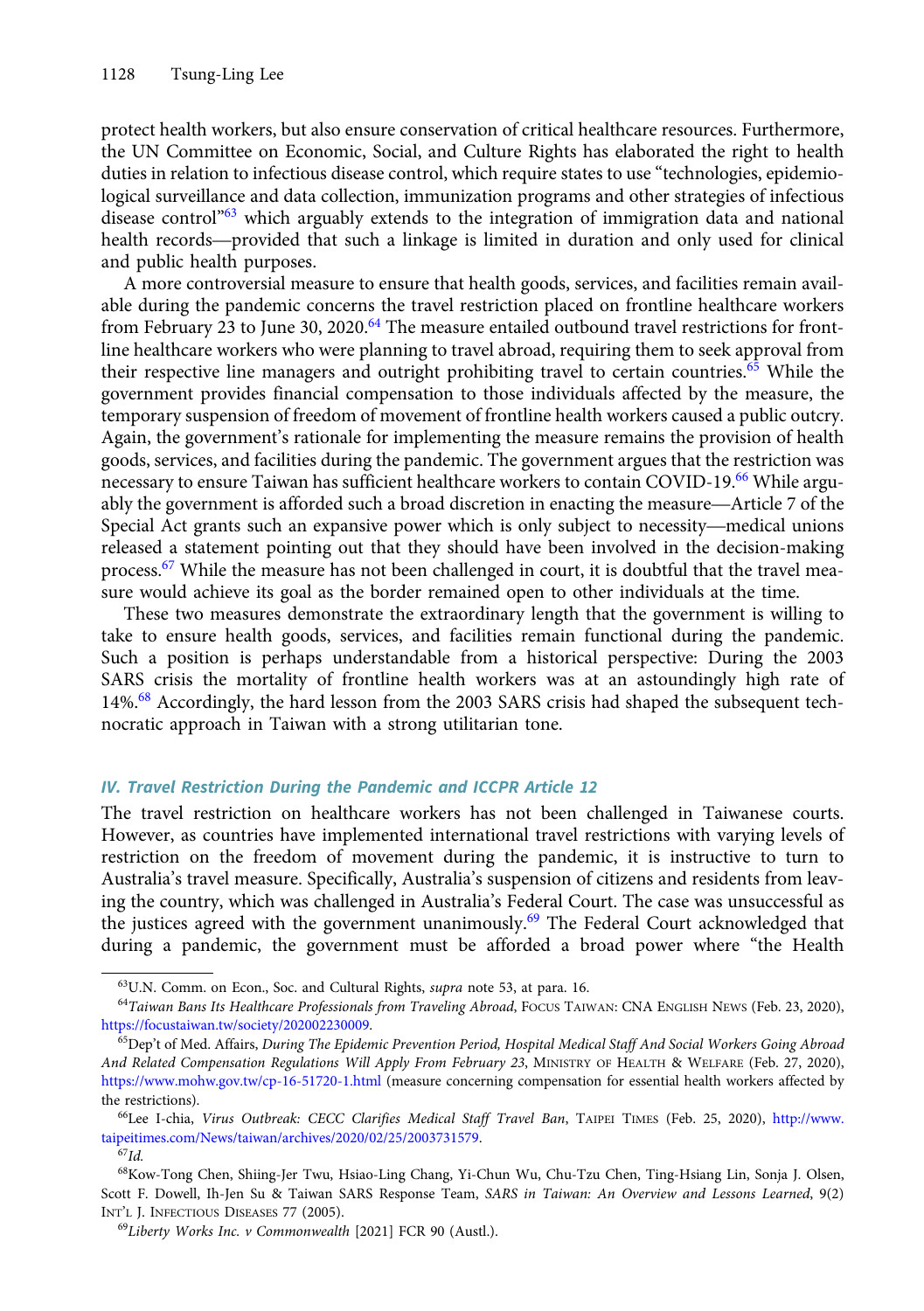Minister is entitled to impose any requirement he is satisfied is necessary, amongst other things, to prevent or control the entry of COVID-19 into Australian territory or the spread of the disease in Australia or elsewhere."<sup>70</sup> This power extends to the outbound travel restriction where, according to the Federal Court, the restriction might be the most effective way of protecting Australia from to the rederal Court, the restriction might be the most enective way of protecting Australia from<br>the pandemic.<sup>71</sup> Furthermore, Australia is also a signatory to the ICCPR. The Federal Court<br>pointed out that the freedom o pointed out that the freedom of movement is not an absolute right under international human rights law and may be derogated from during a public health emergency.<sup>72</sup>

Importantly, in determining whether the measure is necessary under the Biosecurity Act—the law that governs the power of government during a public health emergency—the health minister must demonstrate that the measure is effective, appropriate, and adapted to achieve the purported purpose, no more restrictive or intrusive than the circumstances require, applied in a manner no more restrictive or intrusive than the circumstance require, and timebound.<sup>73</sup> These restrictions on public power also reflect human rights principles more broadly. These five conditions provide a safeguard to the potential overreach of government power. In contrast, under Article 7 of the Special Act, by which the Taiwanese government is also afforded a similar discretion during a public health emergency, a close examination of the provision reveals no further limitations to that power. Integrating human rights principles into the Special Act would also help safeguard from overreach by the government.

#### V. Other Human Rights

#### 1. Labor Rights of Healthcare Professionals

Attention on inadequate legal protections afforded to healthcare workers came to light with the devastation of the SARS outbreak during which the self-governing island had the highest mortality rate of healthcare workers in the world.<sup>74</sup> During the COVID-19 pandemic, the same group of individuals still face disproportionate risk and stigmatization because of their profession and the nature of their work.

Worldwide, health care providers face stigmatization partly because of insufficient information and widespread fear about the virus.<sup>75</sup> Although in Taiwan, the medical profession generally occupies a higher social status, those individuals working in the designated facilities during the pandemic often face intolerance, exclusion, and social stigma from their neighbors and strangers. Their children can also face bullying from their peers.<sup>76</sup> Without adequate housing support from the government,<sup>77</sup> those working in the COVID response teams often face difficult choices when they return home. Fear of infecting family and friends saw some health care workers opt to stay at rental places. The European Commissioner for Human Rights has therefore recommended providing childcare for essential health services workers.<sup>78</sup> Such a recommendation could also be adopted in Taiwan. While the government has provided remuneration and adequate personal

75Sanjeet Bagcchi, Stigma During the COVID-19 Pandemic, 20(7) LANCET INFECTIOUS DISEASES 782 (2020).

 $70$ Id. at para 55.

 $71$ Id. at para. 67.

 $72$ Id. at para. 70.

 $^{73}$ Id.

<sup>74</sup>L. Clifford McDonald, Andrew E. Simor, Ih-Jen Su, Susan Maloney, Marianna Ofner, Kow-Tong Chen, James F. Lando, Allison McGeer, Min-Ling Lee & Daniel B. Jernigan, SARS in Healthcare Facilities, Toronto and Taiwan, 10(5) EMERGING INFECTIOUS DISEASES 777 (2004).

<sup>76</sup>Editorial: Virus Discrimination Continues, TAIPEI TIMES (Apr. 01, 2020), [https://www.taipeitimes.com/News/editorials/](https://www.taipeitimes.com/News/editorials/archives/2020/04/01/2003733758) [archives/2020/04/01/2003733758.](https://www.taipeitimes.com/News/editorials/archives/2020/04/01/2003733758)

<sup>77</sup>See Jennifer K. Wagner, Health, Housing, and 'Direct Threats' During a Pandemic, 7 J.L. & BIOSCIENCES (May 2020) (noting that in the U.S., healthcare providers are also grappling with rental issues).

 $^{78}$ U.N. Comm'r for Hum. Rights, Human Rights Comment, Learning from the Pandemic to Better Fulfil the Right to Health (Apr. 23, 2020), [https://www.coe.int/en/web/commissioner/-/learning-from-the-pandemic-to-better-fulfil-the-right-to](https://www.coe.int/en/web/commissioner/-/learning-from-the-pandemic-to-better-fulfil-the-right-to-health?inheritRedirect=true&redirect=%2Fen%2Fweb%2Fcommissioner)[health?inheritRedirect](https://www.coe.int/en/web/commissioner/-/learning-from-the-pandemic-to-better-fulfil-the-right-to-health?inheritRedirect=true&redirect=%2Fen%2Fweb%2Fcommissioner)=[true&redirect](https://www.coe.int/en/web/commissioner/-/learning-from-the-pandemic-to-better-fulfil-the-right-to-health?inheritRedirect=true&redirect=%2Fen%2Fweb%2Fcommissioner)=[%2Fen%2Fweb%2Fcommissioner](https://www.coe.int/en/web/commissioner/-/learning-from-the-pandemic-to-better-fulfil-the-right-to-health?inheritRedirect=true&redirect=%2Fen%2Fweb%2Fcommissioner).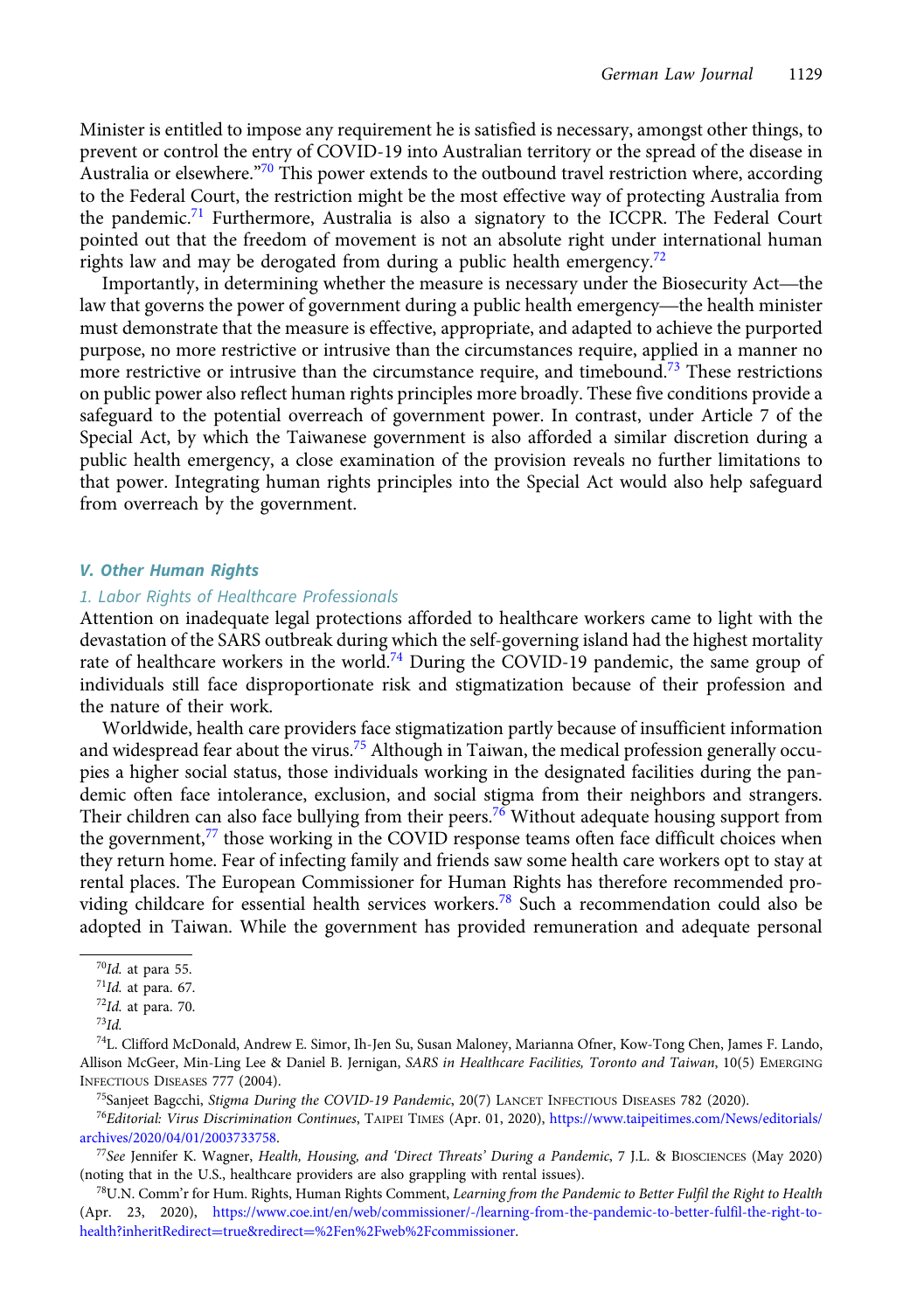protection equipment to frontline workers,<sup>79</sup> improvement in workplace safety, social, mental, and psychological support is a vital $80$  but often neglected topic.  $81$ 

Generally, healthcare providers in Taiwan are overworked and underpaid when compared to their counterparts in other parts of the world.<sup>82</sup> While Taiwan established a National Health Insurance (NHI) scheme in 1995, the affordability and accessibility of health care services means that the average number of physician visits per year is nearly double than that of other developed economies.<sup>83</sup> Despite that, the NHI has ranked as one of the world's most efficient systems. It is compulsory for all local citizens, although the affordability of health care services can lead to wasted resources. Brain drain of health care providers remains an overlooked social problem: Asymmetry of NHI fees relative to providers' training has seen chronic shortage of nurses and doctors,<sup>84</sup> where nurse and doctors ratios in Taiwan are 5.7 nurses and 1.7 doctors per 1,000 individuals, compared to the OECD median of 8.6 nurses and 3.3 doctors.<sup>85</sup> Hospitals tend to favor services with high profit margin such as CT scans and MRIs, and there are little incentives for doctors to spend time providing consultations to patients as fees for such services are minimal. Excessive prescribing of medicine is a prevalent challenge as the system is structured in such a way to encourage over-prescription of medicine. While the NHI has played a pivotal role in the COVID-19 pandemic, questions over the sustainability of the NHI in providing fair and quality access for all still looms. If a human-rights focus to public health is desirable, then the sustainability of the current healthcare system would also need to be critically examined.

Like elsewhere in the world, austerity measures continue to burden the health care system, where diminishing public spending on health care and infrastructure is affecting the quality of care. In Taiwan, chiefly because of the affordability and accessibility of health care services, a tendency exists where individuals would seek treatments even for minor ailments which unnecessarily drains health care resources. This creates a moral hazard, making the publicly funded health system unsustainable in the long term.<sup>86</sup> Paradoxically, insofar as the affordability of the NHI correlates to the high utilization rate of its services, the right to health cannot be realized without addressing resource allocation and distributional effects of high utilization of medically unnecessary treatments. An individualist framing of the right to health can overlook the overall impact on access at the population level.

## 2. Labor Rights of Hospital Cleaning Service Workers

In fact, Heping Hospital's super spreader event during the 2003 SARS crisis was the result of hospital out-sourcing cleaning services as part of the government's austerity measures. Laundry workers unwillingly contributed to the spread of the virus as clothing from potential SARS patients were passed to them. Financial pressure to decrease operational costs of the hospital meant no

<sup>79</sup>CORONAVIRUS/Taiwan to Boost Pay for Frontline Healthcare Workers Amid COVID-19, FOCUS TAIWAN: CAN ENGLISH NEWS (May 9, 2020), [https://focustaiwan.tw/society/202005090013.](https://focustaiwan.tw/society/202005090013)

<sup>80</sup>Shu-Ching Chen, Yeur-Hur Lai & Shiow-Luan Tsay, Nursing Perspectives on the Impacts of COVID-19, 28(3) J. NURSING RSCH. e85 (2020).

 $81$ For a discussion on the reciprocal responsibility of the government and institutions to minimize risks to health care providers, please see Francis Bakewell, Merril A. Pauls, & David Migneault, Ethical Considerations of the Duty to Care and Physician Safety in the COVID-19 Pandemic CJEM (Apr. 2020).

<sup>82</sup>COVID-19: Taiwanese Nurse in Australia and the Cultural Differences, BBC NEWS (Aug. 18, 2020), [https://www.bbc.com/](https://www.bbc.com/zhongwen/trad/world-53810102.amp) [zhongwen/trad/world-53810102.amp](https://www.bbc.com/zhongwen/trad/world-53810102.amp).

<sup>83</sup>Dylan Scott, Taiwan's Single-Payer Success Story—And Its Lessons for America, VOX (Jan. 13, 2020), [https://www.vox.](https://www.vox.com/health-care/2020/1/13/21028702/medicare-for-all-taiwan-health-insurance) [com/health-care/2020/1/13/21028702/medicare-for-all-taiwan-health-insurance.](https://www.vox.com/health-care/2020/1/13/21028702/medicare-for-all-taiwan-health-insurance)

<sup>84</sup>Tsung-Mei Cheng, Taiwan's Health Care System: The Next 20 Years, BROOKINGS (May. 14, 2015), [https://www.brookings.](https://www.brookings.edu/opinions/taiwans-health-care-system-the-next-20-years/) [edu/opinions/taiwans-health-care-system-the-next-20-years/](https://www.brookings.edu/opinions/taiwans-health-care-system-the-next-20-years/).

 $^{85}Id$ .

 $86$ Id.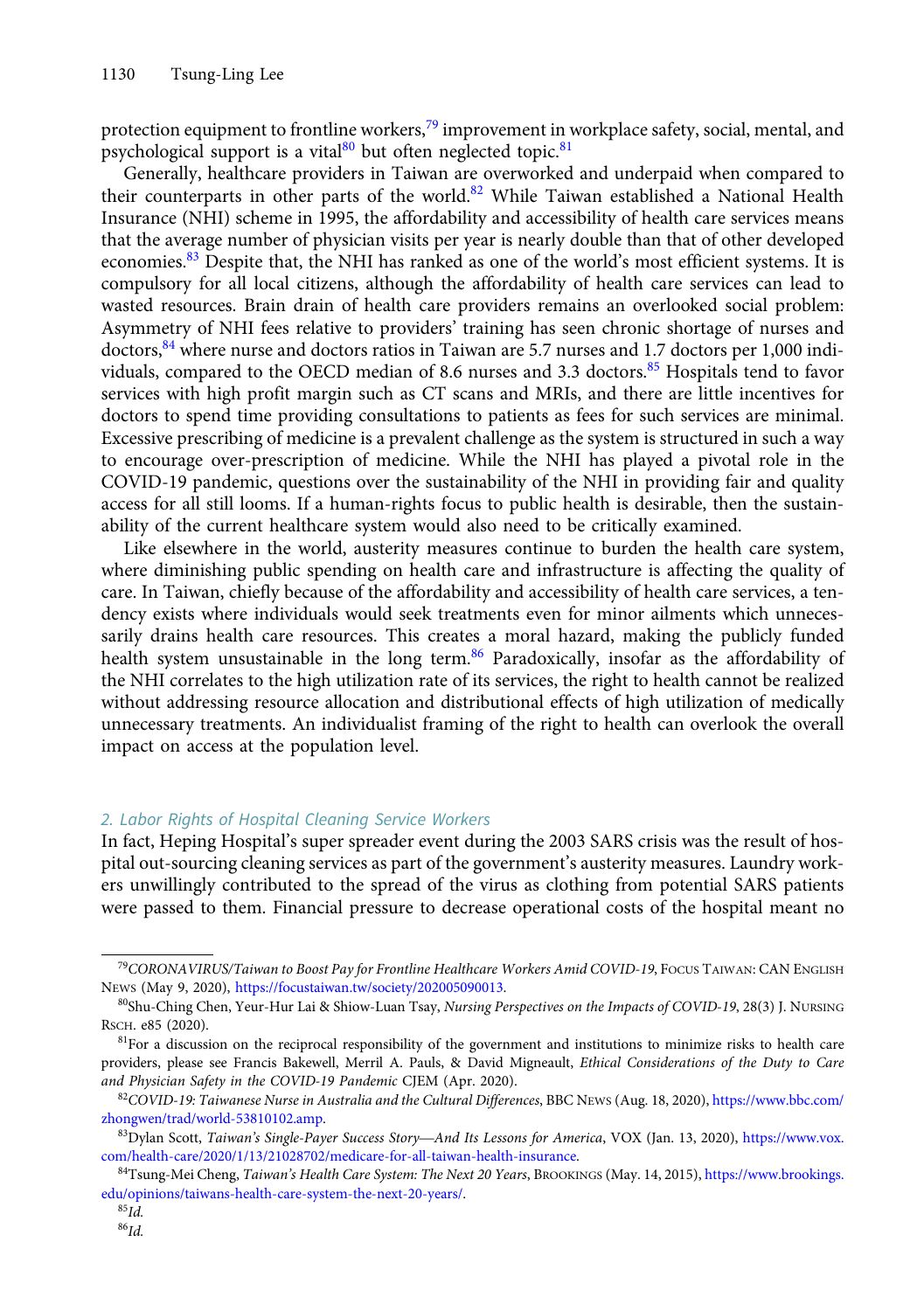special training was provided to these external workers.<sup>87</sup> However, the incident did not lead to structural change of the NHI's financial organization.

Without structural changes to the NHI, hospital cleaners are also more vulnerable to infection largely due to their status as unskilled laborers during the COVID-19 pandemic. While the govspecial training was provided to these external workers. Thowever, the incident did not lead to<br>structural change of the NHI's financial organization.<br>Without structural changes to the NHI, hospital cleaners are also more unclear if this includes training in the safe use of disinfectants and instruction in the proper use of PPE. Article 12(2)(b) of the ICESCR requires states to ensure "the improvement of all aspects of environmental and industrial hygiene" and this positive obligation includes minimizing the risk of transmission.<sup>88</sup>

## 3. Distribution of Scarce Medical Resources: National Mask Rationing Scheme

The obligation to fulfil the right to health includes the provision of health goods and services. The provisions of health goods include face masks, as they can prevent the transmission of disease between people. During the early phase of the pandemic, the government's preparedness response included establishing a rationing scheme for face masks. This scheme ensured citizens could purchase face masks for an affordable price at local NHI-contracted pharmacies by using their national health insurance card.<sup>89</sup> The scheme is remarkable, as it decouples the economic value associated with face masks, which is normally determined by a market mechanism. The government sought to avoid making the same mistake made during the 2003 SARS outbreak when prices for face masks surged unreasonably. The rationing scheme also created a sense of national unity and ensured fair access by all: More facemasks were allocated to children under the age of 12, with special mask sizes manufactured for toddlers. When the scheme was first introduced, the civil society developed a crowd-sourced database to show the availability of masks in local pharmacies.<sup>90</sup> Remarkably, by making face masks universally available, it also helped to significantly reduce local transmission. While the masks were first only available to citizens, the government quickly revised the scheme to make it accessible to migrant workers and foreigners. As the face masks were rationed, it also ensured that less privileged populations had access to face masks because the acquisition of face masks did not depend on individual purchasing power. However, when the scheme was first introduced, it was met with opposition from the opposition party and criticisms from some scholars for unwanted intrusion on property rights.

#### 4. Vulnerable Populations

Taiwan's COVID-19 response, while effective, has largely been public health oriented. Focusing on maintaining a healthy environment and reducing the transmission chain within the community has been, and rightly, a top priority for the government. However, integrating a human rights perspective into the pandemic response would also ensure policies are implemented and guided by principles of non-discrimination, participation, empowerment, and accountability. For instance, delays in school openings had seen women disproportionately affected by the policy. Despite the success of the COVID-19 response in Taiwan, there remains a need to protect against genderbased violence and offer flexible working conditions for individuals who often also assume caregiver roles in families.<sup>91</sup> For instance, from March to June in 2020, the tourism sector had been considerably affected by the spread of the coronavirus. Job opportunities dissipated, adding to the

89TAIWAN CENTERS FOR DISEASE CONTROL, supra note 35.

<sup>&</sup>lt;sup>87</sup>Chang, *supra* note 29.

<sup>88</sup>U.N. Comm. on Econ., Soc. and Cultural Rights, General Comment No. 14: The Right to the Highest Attainable Standard of Health (Art. 12 of the Covenant), para. 15 (Aug. 11, 2000), <https://www.refworld.org/docid/4538838d0.html>.

<sup>90</sup>Jaron Lanier & E. Glen Weyl, How Civic Technology Can Help Stop A Pandemic: Taiwan's Initial Success is a Model for the Rest of the World, FOREIGN AFFAIRS (Mar. 20, 2020), [https://www.foreignaffairs.com/articles/asia/2020-03-20/how-civic](https://www.foreignaffairs.com/articles/asia/2020-03-20/how-civic-technology-can-help-stop-pandemic)[technology-can-help-stop-pandemic](https://www.foreignaffairs.com/articles/asia/2020-03-20/how-civic-technology-can-help-stop-pandemic).

<sup>91</sup>Sharifah Sekalala, Lisa Forman, Roojin Habibi, & Benjamin Mason Meier, Health and Human Rights are Inextricably Linked in the COVID-19 Response, 5(9) BMJ GLOB. HEALTH (Sept. 2020).